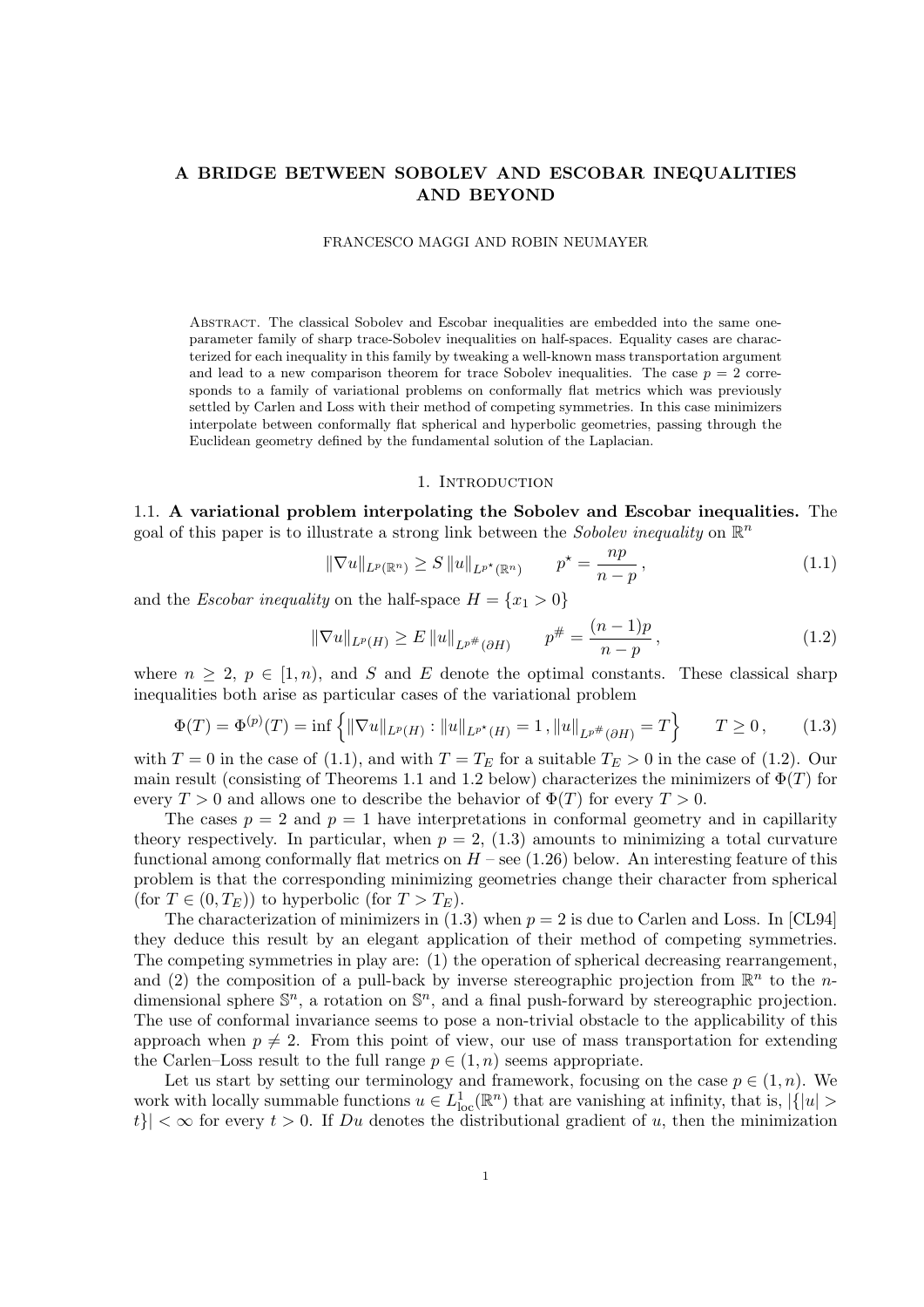in (1.3) is over functions with  $Du = \nabla u \, dx$  for  $\nabla u \in L^p(H; \mathbb{R}^n)$ . For every such function, the Sobolev inequality (1.1) implies that  $u \in L^{p^*}(\mathbb{R}^n)$ . The constant  $S = S(n, p) > 0$  appearing in (1.1) is, by definition, the largest possible constant. It can be computed by exploiting the fact, proven in [Aub76, Tal76], that equality holds in (1.1) if and only if there exist  $\lambda > 0$  and  $z \in \mathbb{R}^n$ such that

$$
u(x) = \lambda^{(n-p)/p} U_S(\lambda(x-z)) \qquad \forall x \in \mathbb{R}^n,
$$
\n(1.4)

where

$$
U_S(x) = (1 + |x|^{p'})^{(p-n)/p} \qquad x \in \mathbb{R}^n. \tag{1.5}
$$

(Here, as usual,  $p' = p/(p-1)$ .) The Escobar inequality has a similar meaning, with *H* replacing  $\mathbb{R}^n$ . Again,  $E = E(n, p) > 0$  denotes the largest admissible constant in (1.2). Equality holds in (1.2) if and only if there exist  $\lambda > 0$  and  $z \in \mathbb{R}^n$  with  $z_1 < 0$  such that

$$
u(x) = \lambda^{(n-p)/p} U_E(\lambda(x-z)) \qquad \forall x \in H,
$$
\n(1.6)

where  $U_E$  is the fundamental solution of the *p*-Laplacian on  $\mathbb{R}^n$ :

$$
U_E(x) = |x|^{(p-n)/(p-1)}, \qquad x \in \mathbb{R}^n \setminus \{0\}.
$$
 (1.7)

Inequality (1.6) for  $p = 2$  was proved in its sharp form, and roughly at the same time, by Beckner in unpublished work (later appearing in expanded form as [Bec93]) and by Escobar in [Esc88]. In [Naz06], by means of mass transportation techniques, the sharp inequality is proven by Nazaret for every  $p \in (1, n)$ . The characterization result is still missing in [Naz06], but this only depends on some minor technical points that are filled here. Our terminology of calling (1.6) the Escobar inequality is thus partially informative of the actual history of the problem, and is just motivated by the facts that Escobar conjectured in [Esc88] the optimal functions for every  $p \in (1, n)$  and that in [Esc92] he developed the geometric applications of (1.6).

Referring to the monograph [Maz11] for a broader picture on Sobolev-type inequalities, we now pass to the starting point of our analysis, which is the realization that  $(1.1)$  and  $(1.2)$  can be "embedded" in the family of variational problems (1.3). Indeed:

(a) The Sobolev inequality is essentially equivalent to the variational problem  $\Phi(T)$  with the choice  $T = 0$ . Indeed, if  $u = 0$  on  $\partial H$ , then by applying (1.1) to the zero extension of *u* outside of *H*, we find that  $\Phi(0) \geq S$ . Next, by considering an appropriate sequence of scalings as in (1.4) multiplied by smooth cutoff functions, we actually find that

### $\Phi(0) = S$ .

The characterization of equality cases in  $(1.1)$  implies that  $\Phi(0)$  does not admit minimizers. However, a concentration-compactness argument shows that every minimizing sequence is asymptotically close to a sequence of optimal functions in the Sobolev inequality that is either concentrating at an interior point of *H* or whose peaks have distance from *∂H* diverging to infinity. From this point of view, we consider the variational problem

$$
S = \inf \left\{ ||\nabla u||_{L^p(\mathbb{R}^n)} : ||u||_{L^{p^{\star}}(\mathbb{R}^n)} = 1 \right\}
$$

to be essentially equivalent to  $\Phi(0)$ .

(b) The Escobar inequality boils down to the variational problem  $\Phi(T)$  corresponding to  $T = T_E$ for the constant *∥UE∥*

$$
T_E = T_E(n, p) = \frac{\|U_E\|_{L^{p^*}(\{x_1 = 1\})}}{\|U_E\|_{L^{p^*}(\{x_1 > 1\})}}.
$$
\n(1.8)

Indeed, a simple scaling argument shows that, for every function  $u(x)$  as in (1.6), one has

*∥u∥*

$$
\frac{\|u\|_{L^{p^*}(\partial H)}}{\|u\|_{L^{p^*}(H)}} = T_E
$$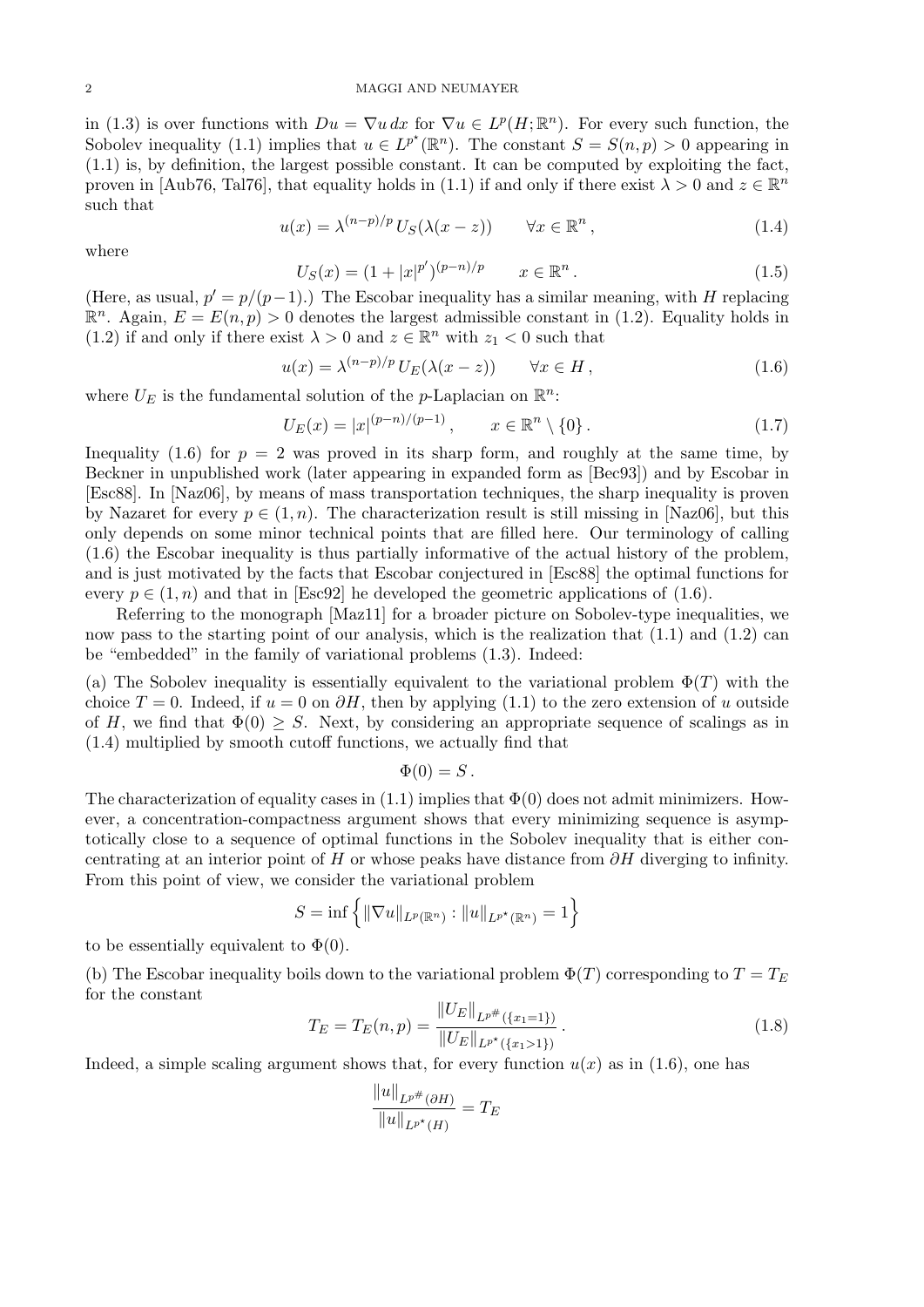independently of the choices of  $\lambda$  and, more surprisingly, of *z*. Thus, by the definition of  $T_E$  and the characterization of equality cases in (1.2), we have

 $||u||_{L^{p^{\#}}(\partial H)}$  $=T_E$  for every *u* optimal function in (1.2) with  $||u||_{L^{p^*}(H)} = 1$ .

As a consequence,

$$
\Phi(T_E)=E\,
$$

and (the variational problem defined by) the Escobar inequality is equivalent to (1.3) with  $T = T_E$ .

1.2. **What is known about**  $\Phi(T)$ . As already noticed in Section 1.1, a full characterization of  $\Phi(T)$  in the important case  $p = 2$  was already given by Carlen and Loss in [CL94]. The situation is quite different when  $p \neq 2$ . We now collect the information that, to the best of our knowledge, is all that is presently known about  $\Phi(T)$ . As we have just seen,  $\Phi(0) = S$  by the Sobolev inequality, and we have a global linear lower bound

$$
\Phi(T) \ge ET \qquad \forall T \ge 0,\tag{1.9}
$$

with equality if  $T = T_E$ , thanks to the Escobar inequality. Another piece of information comes from the validity of the *gradient domain inequality* (see [MV08, Section 7.2] for the terminology adopted here) on *H*:

$$
\|\nabla u\|_{L^p(H)} \ge 2^{-1/n} S \|u\|_{L^{p^*}(H)},\tag{1.10}
$$

with equality if and only if there exists  $\lambda > 0$  such that

$$
u(x) = \lambda^{(n-p)/p} U_S(\lambda x) \qquad \forall x \in \mathbb{R}^n.
$$

The validity of (1.10), with equality cases, follows immediately by applying the Sobolev inequality  $(1.1)$  to the extension by reflection of *u* to  $\mathbb{R}^n$ . The gradient domain inequality implies that

$$
\Phi(T) \ge 2^{-1/n} S, \qquad \forall T \ge 0 \tag{1.11}
$$

with equality if and only if  $T = T_0$  where

$$
T_0 = \frac{\|U_S\|_{L^{p^*}(\partial H)}}{\|U_S\|_{L^{p^*}(H)}}.
$$

As we will prove later on (see Proposition 3.2(i)),

$$
T_0
$$

while clearly (by applying  $(1.10)$  to an optimal function for  $(1.2)$ )

$$
\Phi(T_0) = 2^{-1/n} S < E = \Phi(T_E). \tag{1.12}
$$

Next, we notice that, thanks to the divergence theorem and Hölder's inequality, for every nonnegative *u* that is admissible in  $\Phi(T)$ , we have

$$
\int_{\partial H} u^{p^{\#}} = \int_{\partial H} u^{p^{\#}} (-e_1) \cdot \nu_H = p^{\#} \int_H u^{p^{\#}-1} (-\nabla u) \cdot e_1 < p^{\#} \|\nabla u\|_{L^p(H)} \|u\|_{L^{p^{\star}}(H)}^{p^{\star}/p'}
$$

where Hölder's inequality must be strict (otherwise,  $u$  would just depend on  $x_1$ , and thus could not satisfy  $u \in L^{p^*}(H)$ ). As a consequence, we find that, with strict inequality,

$$
\Phi(T) > \frac{T^{p^{\#}}}{p^{\#}} \qquad \forall T > 0. \tag{1.13}
$$

Finally, given any open connected Lipschitz set  $\Omega \subset \mathbb{R}^n$ , let us set

$$
\Phi_{\Omega}(T) = \inf \left\{ \|\nabla u\|_{L^{p}(\Omega)} : \|u\|_{L^{p^{*}}(\Omega)} = 1, \|u\|_{L^{p^*}(\partial\Omega)} = T \right\} \qquad T \ge 0,
$$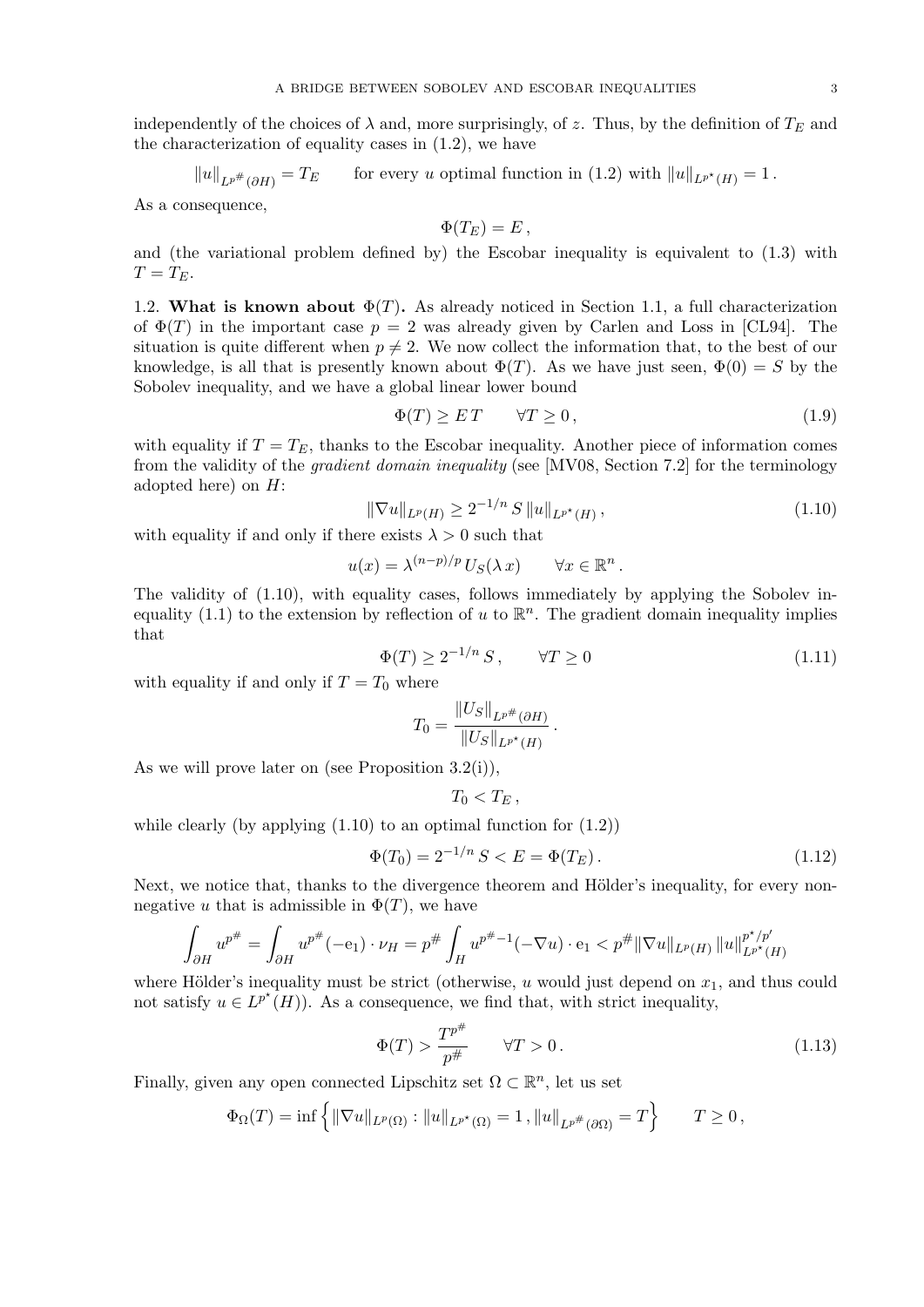(so that  $\Phi_H = \Phi$  by (1.3)), and define

$$
\text{ISO}\left(\Omega\right) = \frac{P(\Omega)}{|\Omega|^{(n-1)/n}},
$$

where  $P(\Omega)$  and  $|\Omega|$  denote the perimeter (i.e., the  $(n-1)$ -dimensional measure of the boundary) and volume of Ω. With this notation, the *Euclidean isoperimetric inequality* takes the form

$$
\text{ISO}(\Omega) \geq \text{ISO}(B_1),\tag{1.14}
$$

with equality if and only if  $\Omega = B_R(x) = \{y \in \mathbb{R}^n : |y - x| < R\}$  for some  $x \in \mathbb{R}^n$  and  $R > 0$ . The following *trace-Sobolev comparison theorem* was proved in [MV05]:

$$
\Phi_{\Omega}(T) \ge \Phi_{B_1}(T), \qquad \forall T \in \left[0, \operatorname{ISO}\left(B_1\right)^{1/p^{\#}}\right],\tag{1.15}
$$

with the additional information that: (i) if  $0 < T \leq ISO(B_1)^{1/p^{\#}}$ ,  $\Phi_{\Omega}(T) = \Phi_{B_1}(T)$ , and  $\Phi_{\Omega}(T)$  admits a minimizer, then  $\Omega$  is a ball; (ii)  $\Phi_{B_1}$  is strictly concave (and decreasing) on  $[0, ISO (B_1)^{1/p^*}]$ . Notice that (1.15) cannot hold on a larger interval of *T*s: indeed,  $\Phi_{B_1}(T) = 0$ forces  $T = ISO (B_1)^{1/p^{\#}}$ , and so if  $\Omega$  is not a ball and thus  $ISO (\Omega) > ISO (B_1)$ , then

$$
\Phi_{B_1}(\text{ISO }(\Omega)^{1/p^{\#}}) > 0 = \Phi_{\Omega}(\text{ISO }(\Omega)^{1/p^{\#}}).
$$

This said, we can apply (1.15) with  $\Omega = H$  to obtain an additional lower bound on  $\Phi$  on the interval  $[0, \text{ISO } (B_1)^{1/p^{\#}}].$ 

The constant lower bound given in (1.11) is actually stronger than the other three lower bounds for some values of *T*. Indeed, there exists  $\delta > 0$  such that

$$
\Phi(T_0) > \max\left\{1_{[0,iso(B_1)^{1/p^{\#}}]}(T)\Phi_{B_1}(T), ET, \frac{T^{p^{\#}}}{p^{\#}}\right\} \quad \text{if } |T - T_0| < \delta. \tag{1.16}
$$

By continuity, it suffices to check this assertion at  $T = T_0$ , and since (1.13) is strict for every  $T > 0$ , we only need to worry about (1.9) and (1.15). The fact that  $\Phi(T_0) > \Phi_{B_1}(T_0)$  if  $T_0 \leq \text{ISO}(B_1)^{1/p^{\#}}$  follows by property (i) after (1.15) and from the existence of a minimizer for  $\Phi(T_0)$  shown in Theorem 1.1 below. At the same time,  $\Phi(T_0) > ET_0$ , for otherwise, the explicit minimizer in  $\Phi(T_0)$ , that is the "half-Sobolev optimizer"  $U_{S,0}$  (see (1.17) below), would be optimal in  $(1.2)$ , contradicting the characterization of equality cases for  $(1.2)$  (which is already implicitly contained in [Naz06], and is rigorously established in here). This proves (1.16). We thus find the qualitative picture of the known lower bounds on  $\Phi(T)$  depicted in Figure 1.

1.3. **Main results.** Our main result consists of characterizing minimizers in  $\Phi(T)$  for every  $T > 0$ , and then using this knowledge to give a qualitative description of the behavior of  $\Phi(T)$ . The characterization result involves the following three families of functions:

*Sobolev family:* Let  $U_S$  be defined as in (1.5) and set, for every  $t \in \mathbb{R}$ ,

$$
U_{S,t}(x) = \frac{U_S(x - t e_1)}{\|U_S(\text{id} - t e_1)\|_{L^{p^*}(H)}} \qquad x \in H,
$$
\n(1.17)

and

$$
T_S(t) = \|U_{S,t}\|_{L^{p^*}(\partial H)}, \qquad G_S(t) = \|\nabla U_{S,t}\|_{L^p(H)}.
$$
\n(1.18)

Thus,  $U_{S,t}$  corresponds to translating the optimal function  $U_S$  in the Sobolev inequality so that its maximum point lies at signed distance *t* from *∂H*, then multiplying the translated function by a constant factor to normalize the  $L^{p^*}$ -norm in *H* to be 1.

*Escobar family:* Letting  $U_E$  be as in (1.7), we set for every  $t < 0$ 

$$
U_{E,t}(x) = \frac{U_E(x - t e_1)}{\|U_E(\text{id} - t e_1)\|_{L^{p^*}(H)}} \qquad x \in H.
$$
\n(1.19)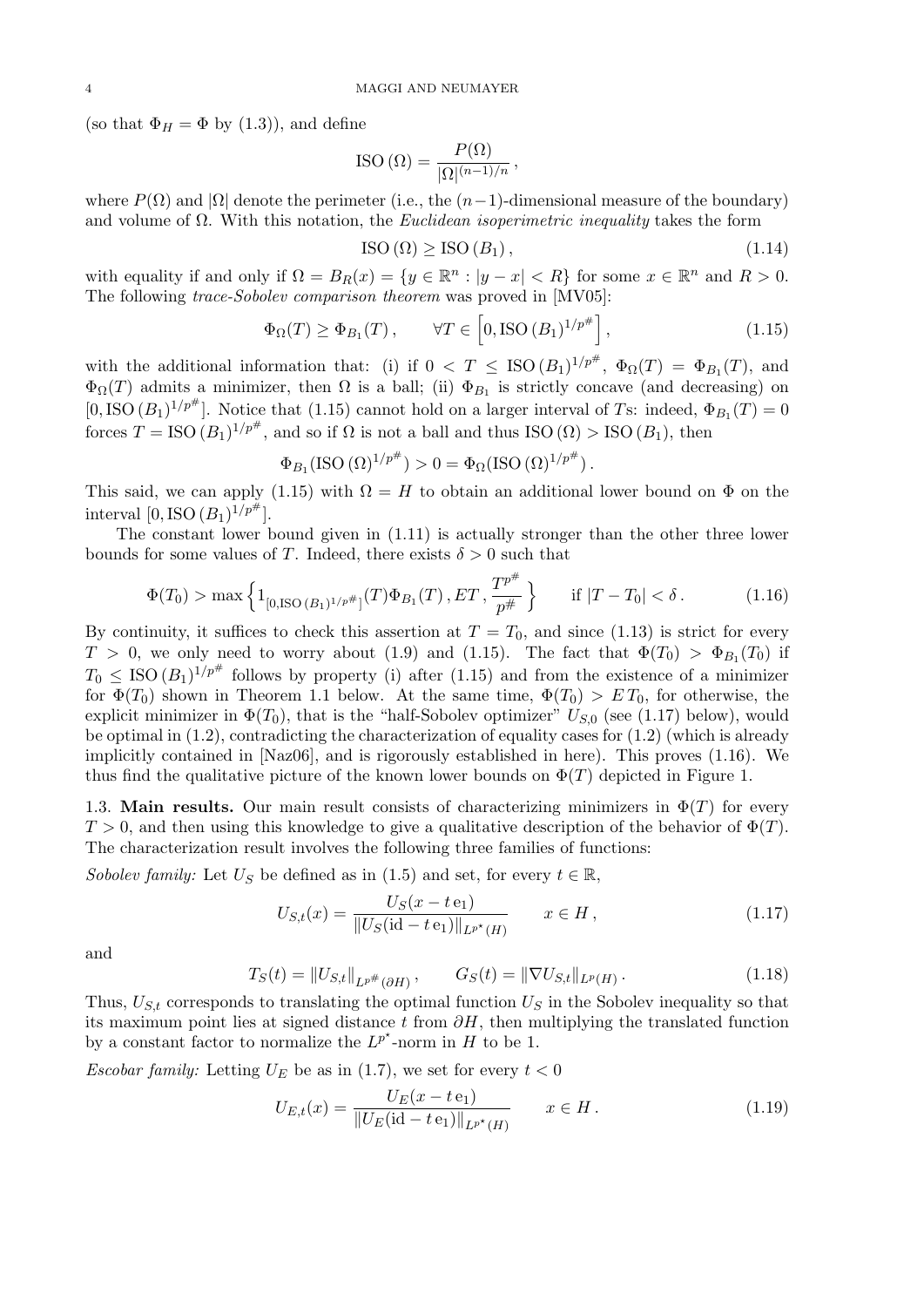

FIGURE 1. A qualitative picture of the known lower bounds on  $\Phi(T)$ . By combining the Sobolev and Escobar inequalities with the gradient domain inequality (1.10), the divergence theorem lower bound (1.13), and the trace-Sobolev comparison theorem (1.15) we conclude that  $\Phi(T)$  lies above the gray region. The picture gives sharp information only for three values of *T*, namely 0,  $T_0$ , and  $T_E$ , which are depicted by black squares. We also mention that numerical computations indicate the validity of  $T_0 <$  ISO  $(B_1)^{1/p^{\#}}$ for every *n* and *p*. We shall not give a formal proof of this fact, as it plays no role in our analysis.

As noticed before, a simple computation (factoring out  $|t|$  from  $|x - t e_1|$  and then changing variables  $y = -x/t$  shows that the trace and gradient norms of the  $U_{E,t}$  are independent of  $t < 0$ , and we set

$$
||U_{E,t}||_{L^{p^{\#}}(\partial H)} = T_E, \qquad ||\nabla U_{E,t}||_{L^p(H)} = G_E \qquad (1.20)
$$

for these constant values. Each function  $U_{E,t}$  is thus obtained by centering the fundamental solution of the *p*-Laplacian outside of *H*, and then by normalizing its  $L^{p^*}$ -norm in *H*.

*Beyond-Escobar family:* We consider the function

$$
U_{BE}(x) = (|x|^{p'} - 1)^{(p-n)/p} \qquad |x| > 1, \tag{1.21}
$$

and define, for every  $t < -1$ ,

$$
U_{BE,t}(x) = \frac{U_{BE}(x - t e_1)}{\|U_{BE}(\text{id} - t e_1)\|_{L^{p^*}(H)}} \qquad x \in H.
$$

Correspondingly, for every  $t < -1$ , we set

$$
T_{BE}(t) = ||U_{BE,t}||_{L^{p^*}(\partial H)}, \qquad G_{BE}(t) = ||\nabla U_{BE,t}||_{L^p(H)}.
$$
 (1.22)

As the name of this family of functions suggests, we later prove that  $T_{BE}(t) > T_E$  for every *t*  $\langle$  −1, so that  ${U_{BE}(t)}_{t<-1}$  enters the description of  $\Phi(T)$  for  $T > T_E$ . Notice that (1.21) defines a function on the complement of the unit ball. The function *UBE,t* is thus obtained by centering this unit ball *outside* of *H*, precisely at distance  $|t|$  from  $\partial H$ , and the by normalizing its tail to have unit  $L^{p^*}$ -norm in *H*.

**Theorem 1.1** (Characterization of minimizers of  $\Phi(T)$ ). If  $n \geq 2$  and  $p \in (1, n)$ *, then for every*  $T > 0$ , there exists a minimizer in  $\Phi(T)$  that is unique up to dilations and translations *orthogonal to* e1*. More precisely:*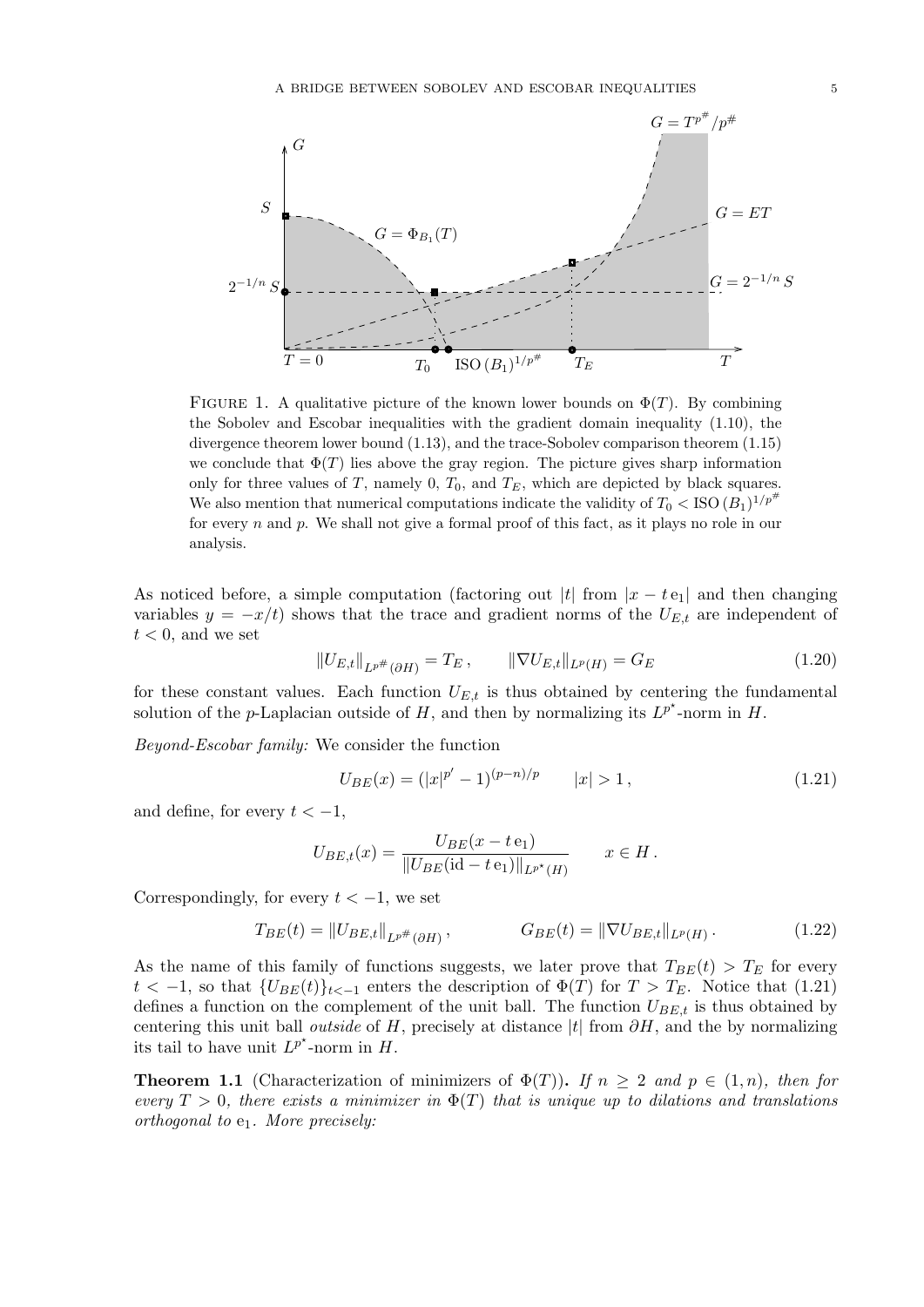

FIGURE 2. A qualitative picture of Theorem 1.2, which improves on the situation depicted in Figure 1. First, since in Theorem 1.1 we have proved that  $\Phi(T)$  always admits minimizers, we are sure that  $\Phi(T) > \Phi_{B_1}(T)$  for every  $T \in [0, ISO(B_1)^{1/p^{\#}}]$ , that is to say, the comparison theorem (1.15) is never optimal (but at  $T = 0$ ). Notice also that the divergence theorem lower bound (1.13) turns out to be sharp, and is asymptotically saturated by the functions  $U_{BE,t}$  as  $t \to 1^-$ .

(i) the function  $T_S(t)$  is strictly decreasing on R with range  $(0, T_E)$  and with  $T_S(0) = T_0$  $T_E$ *; in particular, for every*  $T \in (0, T_E)$ *, there exists a unique*  $t \in \mathbb{R}$  *such that* 

$$
T = T_S(t) \qquad \Phi(T) = G_S(t) \tag{1.23}
$$

and  $U_{S,t}$  *uniquely minimizes*  $\Phi(T)$  *up to dilations and translations orthogonal to*  $e_1$ *;* 

- (ii) *if*  $T = T_E$ *, then, up to dilations and translations orthogonal to*  $e_1$ *,*  $\{U_{E,t}: t < 0\}$  *is the unique family of minimizers of*  $\Phi(T_E)$ ;
- (iii) the function  $T_{BE}(t)$  is strictly increasing on  $(-\infty, -1)$  with range  $(T_E, +\infty)$ ; in partic*ular, for every*  $T > T_E$  *there exists a unique*  $t < -1$  *such that*

$$
T = T_{BE}(t) \qquad \Phi(T) = G_{BE}(t) \tag{1.24}
$$

*and*  $U_{BE,t}$  *uniquely minimizes*  $\Phi(T)$  *up to dilations and translations orthogonal to*  $e_1$ *.* 

Theorem 1.1 provides an implicit description of  $\Phi$  on  $[0, \infty)$ , and extends the Carlen–Loss theorem [CL94] from the case  $p = 2$  to the full range  $p \in (1, n)$ . Notice that an implicit description of  $\Phi_{B_1}$  on the interval  $[0, ISO(B_1)^{1/p^{\#}}]$  was obtained in [MV05], and was at the basis of the further results obtained therein. (No characterization of  $\Phi_{B_1}$  for  $T >$  ISO  $(B_1)^{1/p^{\#}}$ seems to be known.) Starting from the characterization of  $\Phi$  obtained in Theorem 1.1, we can obtain a quite complete picture of its properties, which is stated in the next result and illustrated in Figure 2.

**Theorem 1.2** (Properties of  $\Phi(T)$ ). If  $n \geq 2$  and  $p \in (1, n)$ , then  $\Phi(T)$  is differentiable on  $(0, \infty)$ , it is strictly decreasing on  $(0, T_0)$  with  $\Phi(0) = S$  and  $\Phi(T_0) = 2^{-1/n} S$  and strictly *increasing on*  $(T_0, \infty)$  *with* 

$$
\Phi(T) = \frac{T^{p^{\#}}}{p^{\#}} + o(1) \qquad \text{as } T \to \infty.
$$
\n(1.25)

*Moreover,*  $\Phi(T)$  *is strictly convex on*  $(T_0, +\infty)$ *, and there exists*  $T_* \in (0, T_0)$  *such that*  $\Phi(T)$  *is strictly concave on*  $(0, T_*)$ *.* 

We see from (1.25) that the lower bound (1.13) is saturated asymptotically as  $T \to \infty$ . simple but interesting corollary of the characterization result obtained in Theorem 1.1 is the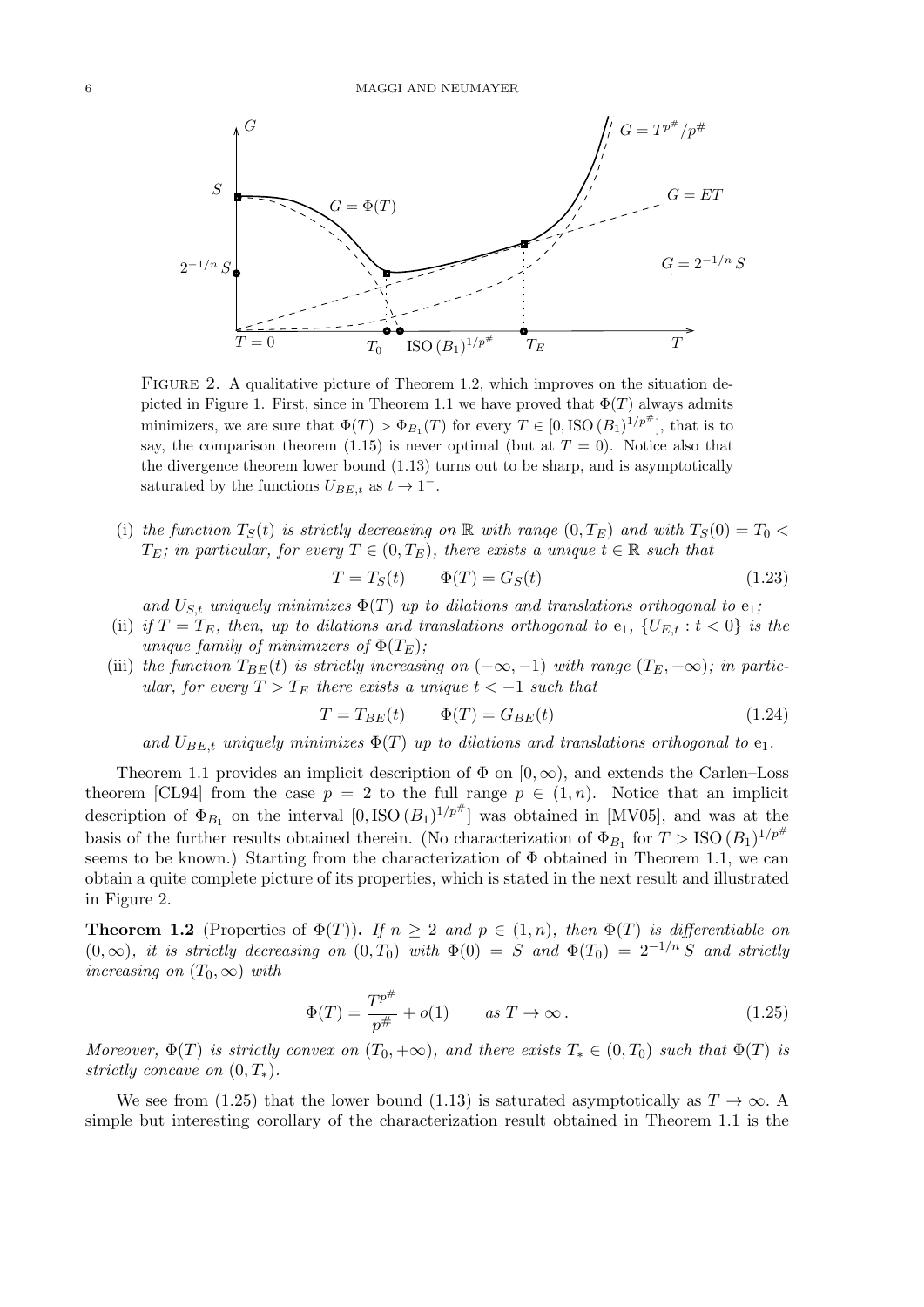following comparison theorem, which is somehow complementary to (1.15), the main result in [MV05].

**Corollary 1.3** (Half-spaces have the best Sobolev inequalities)**.** *If* Ω *is a non-empty open set* with Lipschitz boundary on  $\mathbb{R}^n$ , then

$$
\Phi_{\Omega}(T) \le \Phi(T) \qquad \forall T \ge 0.
$$

As it may be expected, the proof of Theorem 1.1 is based on a mass transportation argument in the spirit of [CENV04]. As we give more details on this point at the beginning of Section 2, we now comment on the meaning of these theorems in the geometrically relevant cases  $p = 2$ and  $p=1$ .

1.4. **The special case**  $p = 2$ . In this case, which implicitly requires  $n \geq 3$ , (1.3) can be reformulated as a family of minimization problems *on conformally flat metrics on H*,

$$
\Psi(P) = \inf \left\{ \int_H R_u \, d\text{vol}_u + 2\, (n-1) \int_{\partial H} h_u \, d\sigma_u : \text{vol}_u(H) = 1 \, , P_u(H) = P \right\} \qquad P \ge 0 \, , \tag{1.26}
$$

which is related to the Yamabe problem on manifolds with boundary studied in the classical papers [Esc88, Esc92]. Here, we view *H* as a conformally flat Riemannian manifold with boundary, endowed with the metric  $u^{4/(n-2)} dx$ . The volume and perimeter of a set  $\Omega \subset H$  with respect to this metric are computed as

$$
\text{vol}_u(\Omega) = \int_{\Omega} u^{2^*} dx, \qquad P_u(\Omega) = \int_{\partial \Omega} u^{2^{\sharp}} d\mathcal{H}^{n-1}, \qquad (1.27)
$$

while  $R_u(x)$  and  $h_u(x)$  stand, respectively, for the scalar curvature of  $(H, u^{4/(n-2)} dx)$  at  $x \in H$ , and the mean curvature of  $\partial H$  in  $(H, u^{4/(n-2)} dx)$  at  $x \in \partial H$  computed with respect to the outer unit normal  $\nu_H$  to *H*. Explicitly,

$$
R_u = -\frac{4(n-1)}{n-2} \frac{\Delta u}{u^{(n+2)/(n-2)}}, \qquad h_u = -\frac{2}{n-2} \frac{1}{u^{n/(n-2)}} \frac{\partial u}{\partial x_1}.
$$
 (1.28)

An integration by parts thus gives

$$
\int_H |\nabla u|^2 = -\int_H u \Delta u - \int_{\partial H} u \frac{\partial u}{\partial x_1}
$$
  
= 
$$
\frac{n-2}{4(n-1)} \int_H R_u d\mathrm{vol}_u + \frac{n-2}{2} \int_{\partial H} h_u d\sigma_u.
$$

In this way, we see the equivalence of the problems  $(1.3)$  when  $p = 2$  and  $(1.26)$  through the identities

$$
\Phi^{(2)}(T) = \left(\frac{n-2}{4(n-1)}\right)^{1/2} \Psi(T^{2^{\sharp}})^{1/2} \qquad \Psi(P) = \frac{4(n-1)}{n-2} \Phi^{(2)}(P^{1/2^{\sharp}})^2,
$$

A standard argument shows that if *u* is a positive minimizer for  $\Phi(T)$  (with a generic  $p \in (1, n)$ ), then there exist  $\lambda, \sigma \in \mathbb{R}$  such that

$$
\begin{cases}\n-\Delta_p u = \lambda u^{p^* - 1} & \text{in } H \\
-|\nabla u|^{p-2} \partial_{x_1} u = \sigma u^{p^* - 1} & \text{on } \partial H.\n\end{cases}
$$

This basic fact, applied with  $p = 2$ , implies that every minimizer in the variational problem (1.26) is a conformally flat metric on *H* with constant *scalar* curvature and with boundary of constant mean curvature. By [CL94, Theorem 3.1], or with an alternative proof, by Theorem 1.1 with  $p = 2$ , every minimizer actually has constant *sectional* curvature. Indeed, as a by-product of the characterization of minimizers of  ${\Phi(T)}_{T\geq 0}$ , we deduce that, as P increases from 0 to  $P_E = T_E^{2^\sharp}$  $E<sup>2<sup>\mu</sup></sup>$ , minimizing metrics in (1.26) correspond to spherical caps of decreasing radii rescaled to unit volume. Their sectional curvature will be constant and positive along the way, while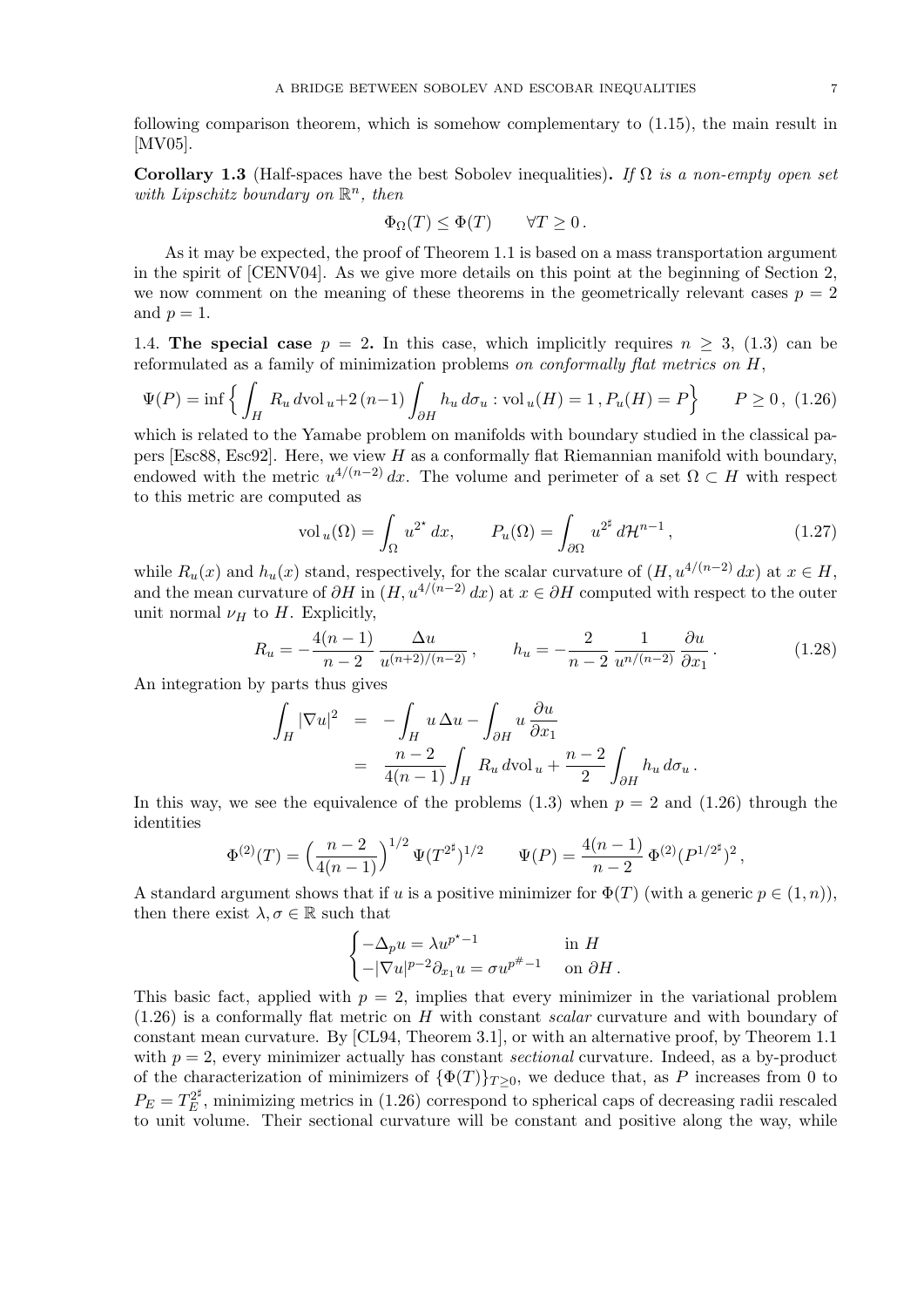the constant mean curvature of the boundaries will initially be negative and then change sign in correspondence to hemispheres  $(P = P_0 = T_0^{2^{\sharp}})$  $P_0^{2^{\mu}}$ . Then, as *P* increases from  $P_E$  to  $+\infty$ , minimizing metrics in (1.26) correspond to suitable sections of the hyperbolic space, all with constant negative sectional curvature and constant positive mean curvature of the boundary. Thus, we have a transition from spherical to hyperbolic geometry along minimizing metrics in (1.26). These results are summarized in the following statement:

**Theorem 1.4** (Theorem 3.1 in [CL94] or Theorem 1.1 with  $p = 2$ ). For each  $P > 0$ , a minimiz*ing conformal metric g<sup>P</sup> exists in* (1.26) *and is given, uniquely up to dilations and translations orthogonal to* e1*, by*

$$
U_{S,t}^{4/(n-2)} dx \qquad \text{for some } t \in \mathbb{R} \qquad \text{if } P \in (0, P_E),
$$
  

$$
U_{E,t}^{4/(n-2)} dx \qquad \text{for any } t < 0 \qquad \text{if } P = P_E,
$$
  

$$
U_{BE,t}^{4/(n-2)} dx \qquad \text{for some } t < -1 \qquad \text{if } P \in (P_E, \infty).
$$

*For*  $P \in (0, P_E)$ ,  $(H, gp)$  *is isometric to a spherical cap*  $(\Sigma, g)$  *with the standard metric induced by the embedding*  $S^n \hookrightarrow \mathbb{R}^{n+1}$  *whose radius is determined by P; consequently, it has constant positive sectional curvature. The mean curvature of ∂H is constant and negative for*  $0 < P < P_0 = T_0^{2^{\sharp}}$  $b_0^{2^*}$  and is constant and positive for  $P_0 < P < P_E$ .

*For*  $P = P_E$ ,  $(H, g_P)$  *has zero sectional curvature and constant positive mean curvature of ∂H.*

*For*  $P \in (P_E, \infty)$ ,  $(H, gp)$  *has constant negative sectional curvature and is therefore a model for hyperbolic space. The mean curvature of ∂H is constant and positive.*

1.5. **The special case**  $p = 1$ . In this case, the minimization in (1.3) takes place in the class of those  $u \in L^1_{loc}(H)$ , vanishing at infinity, and whose distributional gradient  $Du$  is a measure on *H* with finite total variation,  $|Du|(H) < \infty$ . We thus consider the problems

$$
\Phi(T) = \inf \left\{ |Du|(H) : \|u\|_{L^{n/(n-1)}(H)} = 1, \|u\|_{L^1(\partial H)} = T \right\} \qquad T \ge 0. \tag{1.29}
$$

In the restricted class of characteristic functions  $u = 1_X$  for  $X \subset H$ , this is the relative isoperimetric problem in *H* with an additional constraint (aside from the unit volume constraint) on the contact region between the boundary of *X* and the boundary of *H*. In the notation of distributional perimeters, this restricted problem takes the form

$$
\Phi_{\text{sets}}(T) = \inf \left\{ P(X;H) : X \subset H, |X| = 1, P(X; \partial H) = T \right\} \qquad T \ge 0,
$$
\n(1.30)

where  $P(X; A) = \mathcal{H}^{n-1}(A \cap \partial X)$  whenever X is an open set with Lipschitz boundary. The unique minimizers in (1.30) are obtained by intersecting *H* with balls (of suitable radius and centered at suitable distance from *∂H*); see, e.g., [Mag12, Theorem 19.15], which also describes the relevance of (1.30) in capillarity theory. In the original problem (1.29), one obtains scaled versions of the characteristic functions of these sets as minimizers; precisely, *u* is a minimizer in (1.29) if and only if  $u(x) = \lambda^{n-1} 1_X(\lambda x)$  for some  $\lambda > 0$  and X a minimizer in (1.30). When  $T = 0$ , (1.30) is simply the Euclidean isoperimetric problem, and (1.29) is the Sobolev inequality on functions of bounded variation. Notice that the Escobar inequality, in the case  $p = 1$ , takes the simple form

$$
|Du|(H) \ge ||u||_{L^1(\partial H)}\tag{1.31}
$$

or, in more geometric terms, that is, for  $u = 1_X$  with  $X \subset H$ ,

$$
P(X;H) \ge P(X;\partial H).
$$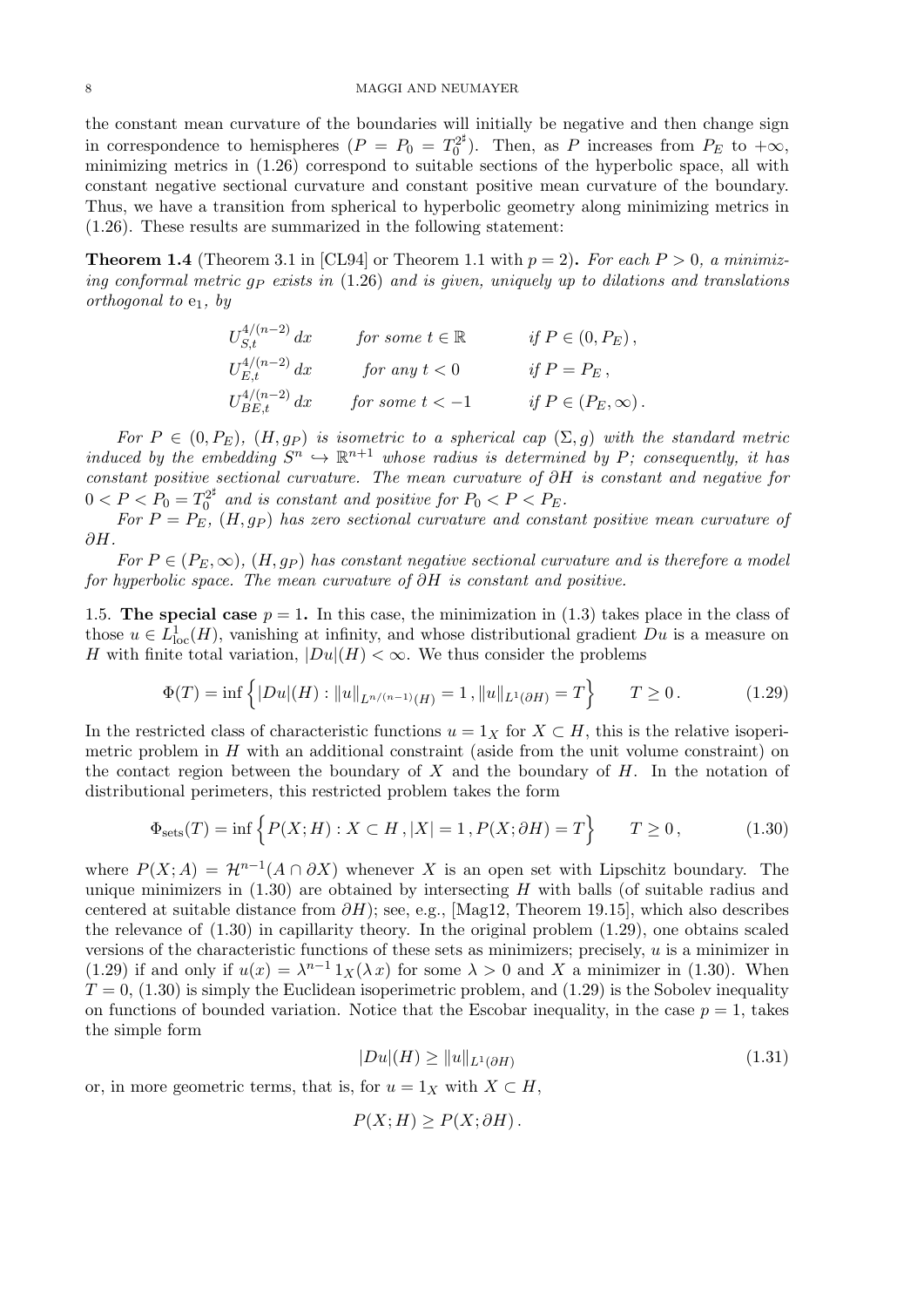Along the lines of (1.13), this follows by simply applying the divergence theorem on *X* to the constant vector field  $T(x) = e_1$  to get

$$
0 = \int_X \operatorname{div}(\mathbf{e}_1) = \int_{H \cap \partial X} \nu_X \cdot \mathbf{e}_1 + \int_{\partial H \cap \partial X} (-\mathbf{e}_1) \cdot \mathbf{e}_1 < P(X; H) - P(X; \partial H)
$$

where the inequality is strict as soon as  $|X| > 0$ . The proof of (1.31) is analogous, and in particular, there is no equality case in (1.31) (i.e., a non-zero function realizing equality). In the case  $p = 1$ , Theorems 1.1 and Theorem 1.2 take the following form.

**Theorem 1.5.** For every  $n \geq 2$  and  $T > 0$  there exists a minimizer in (1.29), which is given, *uniquely up to dilations and translations orthogonal to*  $e_1$ *, by* 

$$
U_{S,t}(x) = \frac{1_{B_1}(x - t \mathbf{e}_1)}{\|1_{B_1}(\cdot - t \mathbf{e}_1)\|_{L^{n'}(H)}} \qquad x \in H
$$

*for some*  $t \in (-1, 1)$ *. The function*  $\Phi(T)$  *defined by* (1.29) *is a smooth function* of  $T > 0$  *given by the parametric curve*

$$
\Phi(T_S(t)) = G_S(t) \qquad -1 < t < -1 \,,
$$

where  $T_S(t) = ||U_{S,t}||_{L^1(\partial H)}$  and  $G_S(t) = |DU_{S,t}|(H)$ . If we set  $T_0 = T_S(0)$ , then  $\Phi(T)$  is *strictly decreasing on*  $(0, T_0)$  *and strictly increasing on*  $(T_0, \infty)$ *, with*  $\Phi(0) = ISO(B_1)$  *and*  $\Phi(T_0) = 2^{-1/n}$ ISO  $(B_1)$ *. Moreover,*  $\Phi$  *is strictly convex on*  $(T_0, \infty)$ *, there exists*  $T_* \in (0, T_0)$ *such that*  $\Phi(T)$  *is strictly concave on*  $(0, T_*)$ *, and*  $\Phi(T) = T + o(1)$  *as*  $T \to \infty$ *.* 

We note that in the case  $p = 1$ , we have a single minimizing family, corresponding to the Sobolev family of the case  $p \in (1, n)$ , but no Escobar or beyond-Escobar families. This is a reflection of the fact that, as it can be easily proved,

$$
\lim_{p\to 1^+}T_E(n,p)=\infty.
$$

This fact indicates that no analogues of the Escobar or beyond-Escobar families exist for  $p = 1$ . In the same vein, one notices that the  $\Phi$  curve asymptotically has the same slope (equal to 1) as the (limit position as  $p \to 1^+$  of the) Escobar line.

1.6. **Organization of the paper.** In Section 2, we use a mass transportation argument to prove a family of inequalities which will serve as a key tool for proving the main results. In Section 3, we prove Theorems 1.1, 1.2, and 1.5. Finally, in Appendix A, we address some technical points related to the mass transportation argument.

**Acknowledgments.** We thank Eric Carlen and Michael Loss for their advice concerning [CL94], and an anonymous referee for some valuable suggestions. RN supported by the NSF Graduate Research Fellowship under Grant DGE-1110007. FM supported by the NSF Grants DMS-1265910 and DMS-1361122.

#### 2. Mass transportation argument

The starting point of our analysis is the mass transportation proof of the Sobolev inequality from [CENV04]. This argument, whose origin can be traced back to [Kno57, MS86], was exploited in [MV05] to prove a parameterized "mother family" of trace Sobolev inequalities on arbitrary Lipschitz domains, leading to the sharp comparison theorem stated in (1.15). In [Naz06], this method of proof is adapted to obtain the Escobar inequality for every  $p \in (1, n)$ . It is important to mention that, as already shown in [CENV04] (see also [AGK04, MV08, Ngu15]), this optimal transportation argument can also be applied to a very interesting special family of Gagliardo–Nirenberg inequalities, having some Faber-Krahn and log-Sobolev inequalities as limit cases. We also recall that mass transportation arguments work for proving Sobolev-type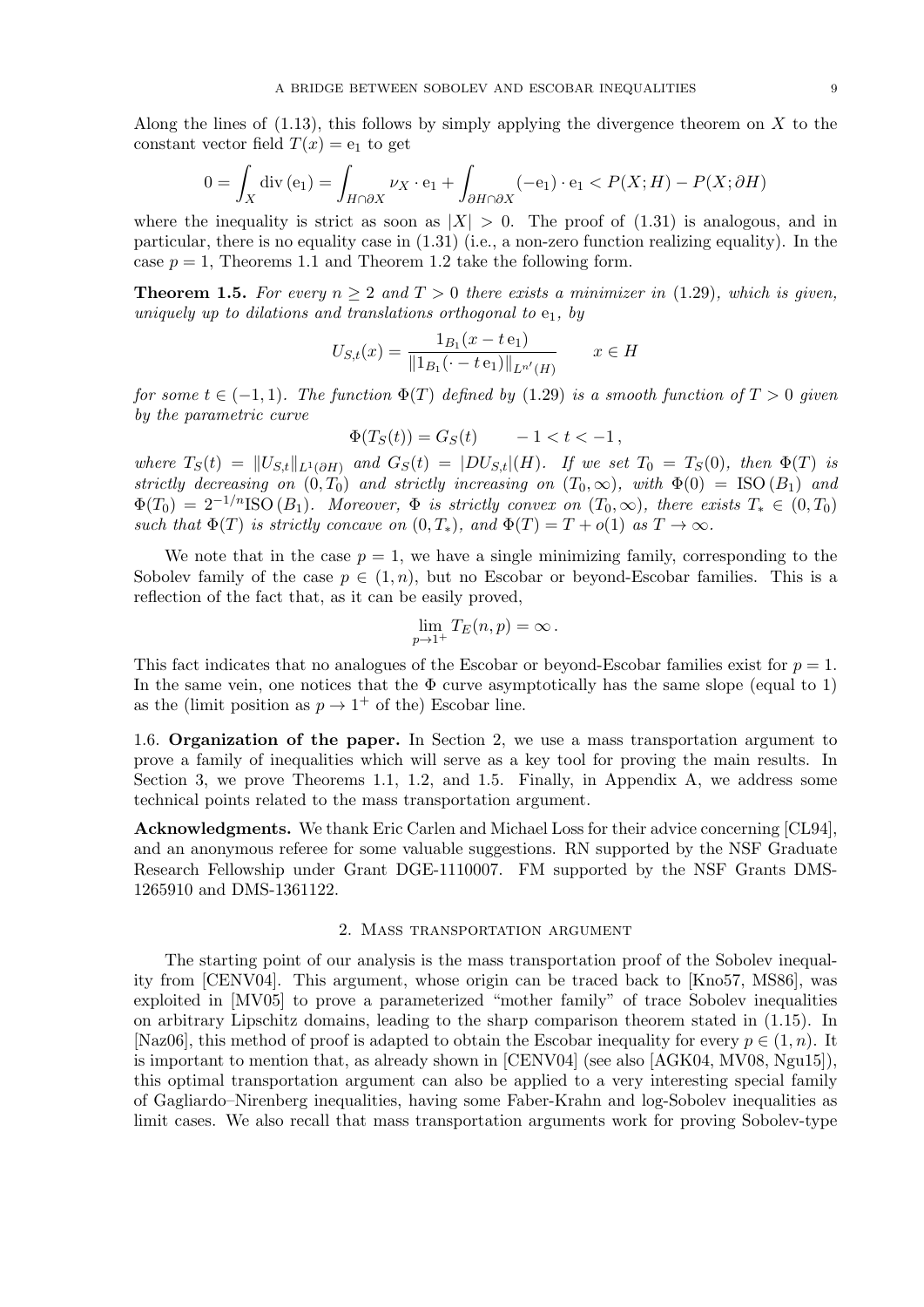inequalities not only on half-spaces, but also on convex cones; see for example [FI13] in the case  $p = 1$ , and [MV08, Theorem 6] and [Naz10] when  $p \in (1, n)$ .

At the core of this paper is a new iteration of this by-now-classical mass transportation argument. This iteration lies in between the ones of [MV05] and [Naz06]. In Theorem 2.1 we implement the same trick introduced in [Naz06], namely subtracting a unit vector from the Brenier map, but with the seemingly harmless addition of an intensity parameter *t*. (To be precise, the argument in [Naz06] corresponds to the choice  $t = -1$  in the proof of Theorem 2.1.) This simple expedient leads to obtain a new parameterized "mother family" of trace-Sobolev inequalities on the half-space, whose equality cases (see Theorem 2.3 below) are given by the functions  $U_{S,t}$ ,  $U_{E,t}$  and  $U_{B,E,t}$  introduced in (1.17), (1.19) and (1.21). This means that each inequality in the mother family provides a sharp trace-Sobolev bound, which thus agrees with Φ(*T*) for a specific value of *T* depending on *t*. By adopting the same point of view of [MV05], where the Φ-function of the ball was computed for a special range of *T*, in Section 3 we exploit this implicit description of  $\Phi(T)$  in order to prove Theorem 1.1.

Let us now recall some facts from the theory of optimal transportation. Given a (Borel regular) probability measure  $\mu$  on  $\mathbb{R}^n$  and a Borel measurable map  $T : \mathbb{R}^n \to \mathbb{R}^n$ , the *pushforward of*  $\mu$  *through*  $T$  is the probability measure defined by

$$
T\# \mu(A) = \mu(T^{-1}(A)) \qquad \forall A \subset \mathbb{R}^n.
$$

As a consequence of this definition, for every Borel measurable function  $\xi : \mathbb{R}^n \to [0, \infty]$  we have

$$
\int_{\mathbb{R}^n} \xi \, dT \# \mu = \int_{\mathbb{R}^n} \xi \circ T \, d\mu \,. \tag{2.1}
$$

If  $F dx$  and  $G dx$  are absolutely continuous probability measures on  $\mathbb{R}^n$ , then the Brenier-McCann theorem (see [Bre91, McC97] or [Vil03, Cor. 2.30]) ensures the existence of a lower semicontinuous convex function  $\varphi : \mathbb{R}^n \to \mathbb{R} \cup \{+\infty\}$  such that

$$
(\nabla \varphi) \# F dx = G dx. \tag{2.2}
$$

By convexity,  $\varphi$  is differentiable a.e. on the open convex set  $\Omega$  defined as the interior of  $\{\varphi < \infty\},\$ its gradient satisfies

$$
\nabla \varphi \in (BV \cap L^{\infty})_{loc}(\Omega; \mathbb{R}^n),
$$

and  $F dx$  is concentrated on  $\Omega$  with

$$
\operatorname{spt}(G\,dx) = \overline{\nabla\varphi(\operatorname{spt}(F\,dx))}\,,\tag{2.3}
$$

thanks to (2.2). The map  $T = \nabla \varphi$  is called the *Brenier map* between *F dx* and *G dx*, and, as shown in [McC97] (cf. [Vil03, Theorem 4.8]), it satisfies the Monge-Ampere equation

$$
F(x) = G(\nabla \varphi(x)) \det \nabla^2 \varphi(x) \qquad \text{a.e. on } \operatorname{spt}(F \, dx). \tag{2.4}
$$

Notice that the distributional gradient *DT* of *T* is an  $n \times n$ -symmetric tensor valued Radon measure on  $\Omega$ . In (2.4) we have set  $\nabla^2 \varphi = \nabla T$  where  $DT = \nabla T dx + D^sT$  is the decomposition of *DT* with respect to the Lebesgue measure on  $\Omega$ . Notice that  $\nabla T dx \le DT$  on  $\Omega$ , and thus, setting div  $T = \text{tr}(\nabla T)$  and denoting by Div *T* the distributional divergence of *T*, we have

$$
div T dx \leq Div T \qquad \text{as measures on } \Omega.
$$

Since  $\nabla T(x)$  is positive semidefinite, by the arithmetic-geometric mean inequality

$$
(\det \nabla^2 \varphi(x))^{1/n} = (\det \nabla T(x))^{1/n} \le \frac{\operatorname{div} T(x)}{n} \quad \text{for a.e. } x \in \Omega,
$$

we finally conclude that

$$
(\det \nabla^2 \varphi)^{1/n} dx \le \frac{\text{Div } T}{n} \qquad \text{as measures on } \Omega. \tag{2.5}
$$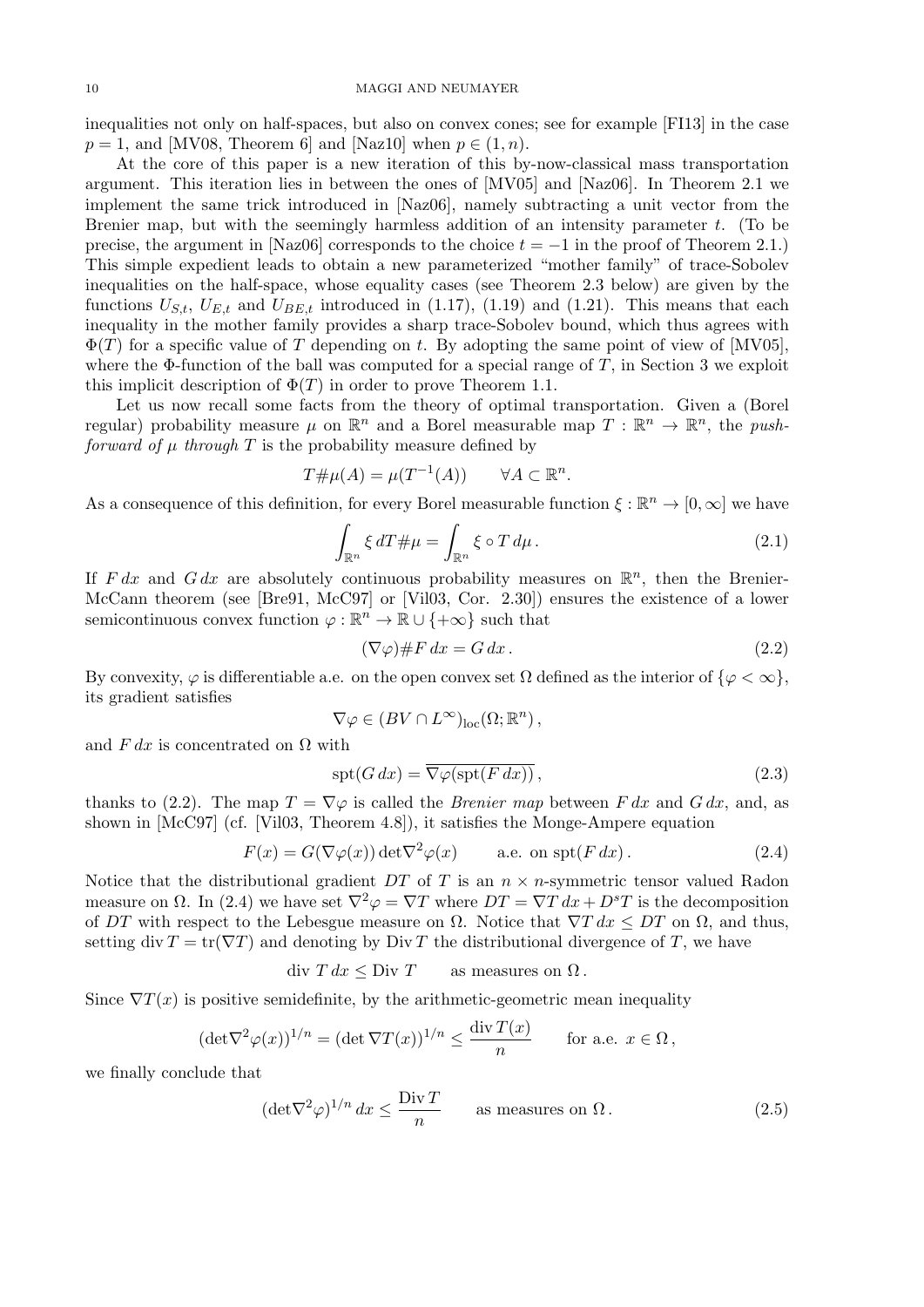**Theorem 2.1.** *If*  $n \geq 2$ ,  $p \in [1, n)$ , and *f* and *g* are non-negative functions in  $L^1_{loc}(H)$ , vanishing *at infinity, with*

$$
\begin{cases} \int_H |\nabla f|^p < \infty \text{ and } \int_H |x|^{p'} g^{p^*} < \infty \text{ if } p > 1\\ |Df|(H) < \infty \text{ and } \text{spt } g \subset\subset \overline{H} \text{ if } p = 1\\ \|f\|_{L^{p^*}(H)} = \|g\|_{L^{p^*}(H)} = 1 \end{cases} \tag{2.6}
$$

*then for every*  $t \in \mathbb{R}$ *, we have* 

$$
n\int_{H} g^{p^{#}} dx \le p^{#} \|\nabla f\|_{L^{p}(H)} Y(t, g) + t \int_{\partial H} f^{p^{#}} d\mathcal{H}^{n-1}
$$
\n(2.7)

*where we let*

$$
Y(t,g) = \begin{cases} \left(\int_H g^{p^*} |x - t \, \mathbf{e}_1|^{p'} \, dx\right)^{1/p'} & \text{if } p > 1, \\ \sup\{|x - t \, \mathbf{e}_1| : x \in \text{spt}(g)\} & \text{if } p = 1, \end{cases} \tag{2.8}
$$

*and where*  $\|\nabla f\|_{L^p(H)}$  *is replaced by*  $|Df|(H)$  *when*  $p = 1$ *.* 

**Remark 2.2.** Let us first recall that the assumption that *f* is vanishing at infinity means that  $|{f > t}| < \infty$  for every  $t > 0$ . Next we notice that, by (1.2), (2.6) implies  $f \in L^{p^{\#}}(\partial H)$ , so that the multiplication by a possibly negative *t* on the right-hand side of (2.7) is of no concern. Finally, we notice that  $(2.7)$  implies that  $g \in L^{p^{\#}}(H)$ , but this fact can be more directly deduced by means of Hölder's inequality from the assumptions on  $q$  stated in  $(2.6)$ .

*Proof.* Arguing by approximation, it suffices to prove  $(2.7)$  when  $f \in C_c^1(\overline{H})$  (that is, *f* admits an extension in  $C_c^1(\mathbb{R}^n)$ . Let us set  $F = 1_H f^{p^*}$  and  $G = 1_H g^{p^*}$  and consider the Brenier map  $\nabla \varphi$ between the probability measures *F dx* and *G dx*. In this way,  $T = \nabla \varphi \in (BV \cap L^{\infty})_{loc}(\Omega; \mathbb{R}^n)$ with  $\Omega$  defined as above and *F dx* is concentrated on  $\Omega$ . By (2.2), (2.1) (applied with  $\xi$  =  $1_{\{G>0\}} G^{-1/n}$ , (2.4) and (2.5) respectively, we have

$$
\int_H g^{p^{\#}} = \int_{\mathbb{R}^n} G^{1-1/n} = \int_{\mathbb{R}^n} G(\nabla \varphi)^{-1/n} F = \int_{\mathbb{R}^n} (\det \nabla^2 \varphi)^{1/n} F^{1-1/n} \le \frac{1}{n} \int_{\mathbb{R}^n} F^{1-1/n} d(\text{div}\, T). \tag{2.9}
$$

By a slight modification of [Naz06], we subtract the divergence-free vector field  $t_{\text{e}_1}$  from  $T$ ,

$$
\int_{\mathbb{R}^n} F^{1-1/n} d(Div T) = \int_H f^{p^{\#}} d(Div S), \qquad S = T - t e_1,
$$

where  $S \in (BV \cap L^{\infty})_{loc}(\Omega;\mathbb{R}^n)$ . By the trace theorem for *BV* functions (see e.g. [EG92, Theorem 1, p.177]), *S* has a trace  $S \in L^1_{loc}(\Omega \cap \partial H)$  such that

$$
\int_H \psi \, d(\text{Div } S) = -\int_H \nabla \psi \cdot S - \int_{\partial H} \psi \, (S \cdot \mathbf{e}_1) \,, \qquad \forall \psi \in C_c^1(\Omega \cap \overline{H}) \,.
$$

We now use the assumption that  $f \in C_c^1(\overline{H})$  (together with the fact that  $F dx$  is concentrated on  $\Omega$ ) to apply this identity with  $\psi = f^{p^{\#}}$ . In this way, we find

$$
\int_H f^{p^{\#}} d(\text{div } S) = -p^{\#} \int_H f^{p^{\#}-1} \nabla f \cdot S \, dx - \int_{\partial H} f^{p^{\#}} S \cdot e_1 d\mathcal{H}^{n-1}
$$

Since  $\overline{T(\text{spt}(F dx))} = \text{spt}(G dx) \subset \overline{H}$ , by standard properties of the trace operator we have *S*(*x*)  $\cdot$  (*−*e<sub>1</sub>)  $\leq$  *t* for  $\mathcal{H}^{n-1}$ -a.e. on *x*  $\in$  spt(*f*)  $\cap$   $\partial$ *H*. Thus, in summary,

$$
n \int_H g^{p^{\#}} \le -p^{\#} \int_H f^{p^{\#}-1} \nabla f \cdot (T - t \mathbf{e}_1) + t \int_{\partial H} f^{p^{\#}} d\mathcal{H}^{n-1}.
$$
 (2.10)

*.*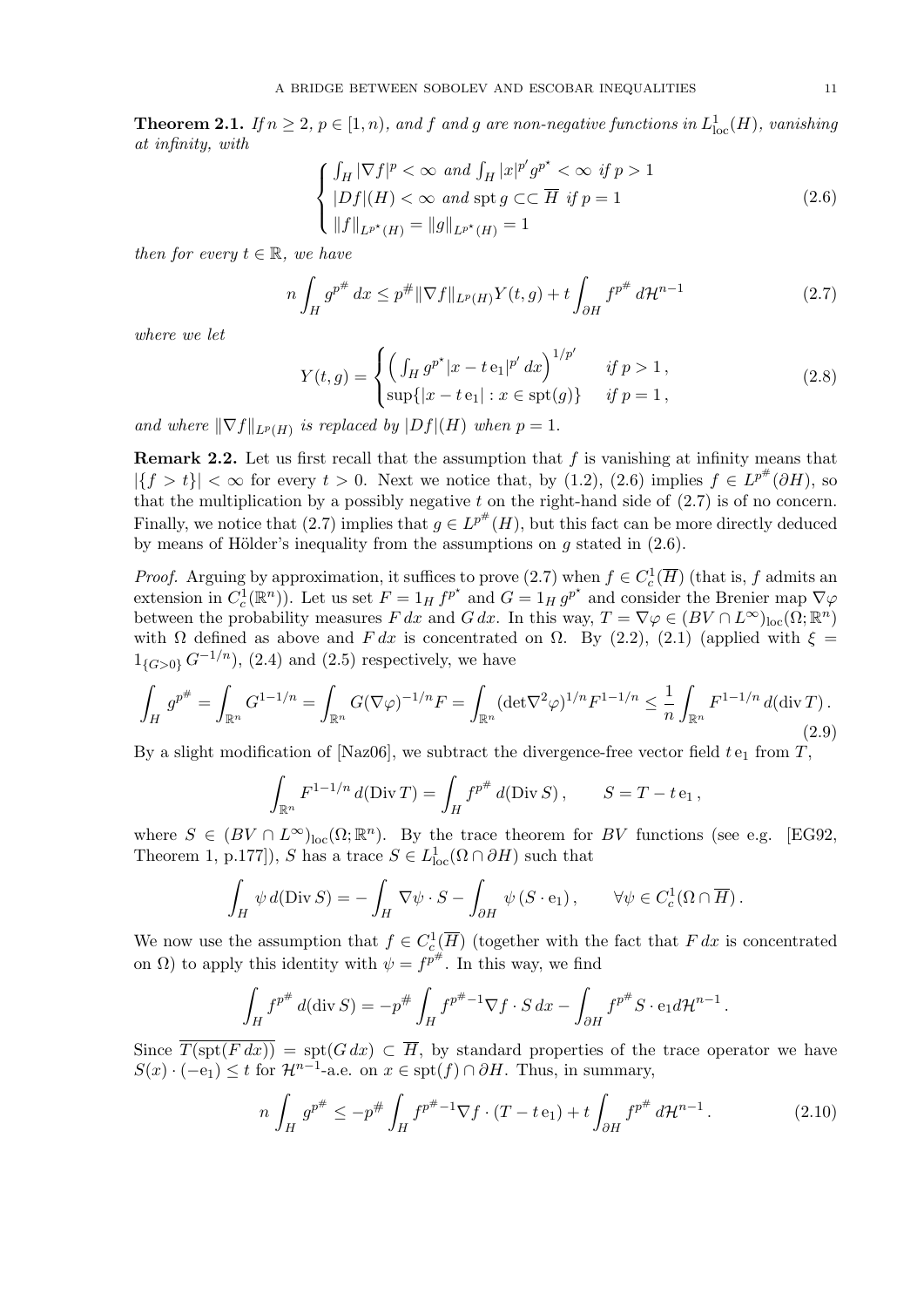Finally, we bound the first term on the right hand side of (2.10). In the case that  $p \in (1, n)$ , by using Hölder's inequality and the transport condition  $(2.1)$  we find

$$
-p^{\#} \int_{H} f^{p^{\#}-1} \nabla f \cdot (T - t \mathbf{e}_{1}) \leq p^{\#} \|\nabla f\|_{L^{p}(H)} \Big(\int_{H} f^{p^{\star}} |T(x) - t \mathbf{e}_{1}|^{p'} dx\Big)^{1/p'} = p^{\#} \|\nabla f\|_{L^{p}(H)} \Big(\int_{H} g^{p^{\star}} |x - t \mathbf{e}_{1}|^{p'} dx\Big)^{1/p'}.
$$
(2.11)

Combining this with  $(2.10)$  implies  $(2.7)$ . In the case  $p = 1$ , in place of Hölder's inequality, we simply use (2.3) and the fact that  $p^{\#} = 1$  to bound the left-hand side of (2.11) by  $Y(t, g) |Df|(H)$ .  $\Box$ 

In order to analyze the mother family of inequalities of Theorem 2.1 we will need a characterization of the corresponding equality cases, which involves the functions  $U_{S,t}$ ,  $U_{E,t}$  and  $U_{BE,t}$  previously introduced in (1.17), (1.19) and (1.21). Following [CENV04], given two nonnegative measurable functions *f* and *g*, we call *f* a *dilation-translation image* of *g* if there exist  $C > 0, \lambda \neq 0$ , and  $x_0 \in \mathbb{R}^n$  such that  $f(x) = Cg(\lambda(x - x_0))$ . Since (2.7) is not invariant with respect to translations in the  $e_1$  direction, we distinguish that  $f$  is a *dilation-translation image* of  $g$ *orthogonal to*  $e_1$  if *f* is a dilation-translation image of *g* with  $x_0 \cdot e_1 = 0$ . If  $\int_H f^{p^*} dx = \int_H g^{p^*} dx$ and *f* is a dilation-translation image of *g* orthogonal to  $e_1$ , then *C* must be equal to  $\lambda^{(n-p)/n}$ , and the Brenier map pushing forward  $f^{p^*} dx$  onto  $g^{p^*} dx$  satisfies  $\nabla \varphi = \lambda (\text{Id} - x_0)$  with  $x_0 \cdot e_1 = 0$ . With this terminology at hand, we state the required characterization theorem:

**Theorem 2.3.** *Under the same assumptions of Theorem 2.1, suppose that*

$$
n\int_{H} g^{p^{#}} dx = p^{#} \|\nabla f\|_{L^{p}(H)} Y(t, g) + t \int_{\partial H} f^{p^{#}} d\mathcal{H}^{n-1}, \qquad \int_{\partial H} f^{p^{#}} > 0, \tag{2.12}
$$

*where*  $|Df|(H)$  *replaces*  $\|\nabla f\|_{L^p(H)}$  *when*  $p = 1$ *.* 

*If*  $p \in (1, n)$ *, then* (2.12) *holds for*  $t \geq 0$  *if and only if*  $f$  *and*  $g$  *are both dilation-translation images orthogonal to*  $e_1$  *of*  $U_{S,t}$ *; and for*  $t < 0$  *if and only if*  $f$  *and*  $g$  *are both dilation-translation images orthogonal to*  $e_1$  *of either*  $U_{S,t}$ *,*  $U_{E,t}$ *, or*  $U_{B,E,t}$ *.* 

*If*  $p = 1$ *, then* (2.12) *can hold only for*  $t \in (-1, 1)$ *. For such t,* (2.12) *holds if and only if f* and *g* are dilation-translation images orthogonal to  $e_1$  of  $U_{S,t}$ .

Since the proof of Theorem 2.3 is just a technical variant of a similar argument from [CENV04], we postpone its discussion to the appendix.

### 3. STUDY OF  $\Phi$

By Theorem 2.3, if equality is achieved in the mother inequality  $(2.7)$  by a triple  $(t, f, g)$ with  $\int_{\partial H} f^{p^{\#}} > 0$ , then we either have  $f = g = U_{S,t}$  when  $t \ge 0$ , or

$$
f = g = U_{S,t}
$$
 or  $f = g = U_{E,t}$  or  $f = g = U_{BE,t}$ 

when  $t < 0$  (with the third possibility only when  $t < -1$ ). The same scaling argument used to show that  $G_E(t) = G_E$  and  $T_E(t) = T_E$  for every  $t < 0$  (see (1.20)) serves to check that  $Y(t, U_{E,t}) = |t| Y_E$ , where we let  $Y_E = Y(-1, U_{E,-1})$  and  $Y(t,g)$  be as defined in (2.8). Therefore, recalling the notation introduced in (1.20), equality in (2.7) for the Escobar family implies that

$$
n\int_{H} U_{E,t}^{p^{\#}} dx = -tp^{\#} G_E Y_E + t T_E^{p^{\#}} \qquad \forall t < 0.
$$
 (3.1)

Similarly, let us define the functions

$$
Y_S(t) = Y(t, U_{S,t})
$$
 and  $Y_{BE}(t) = Y(t, U_{BE,t}).$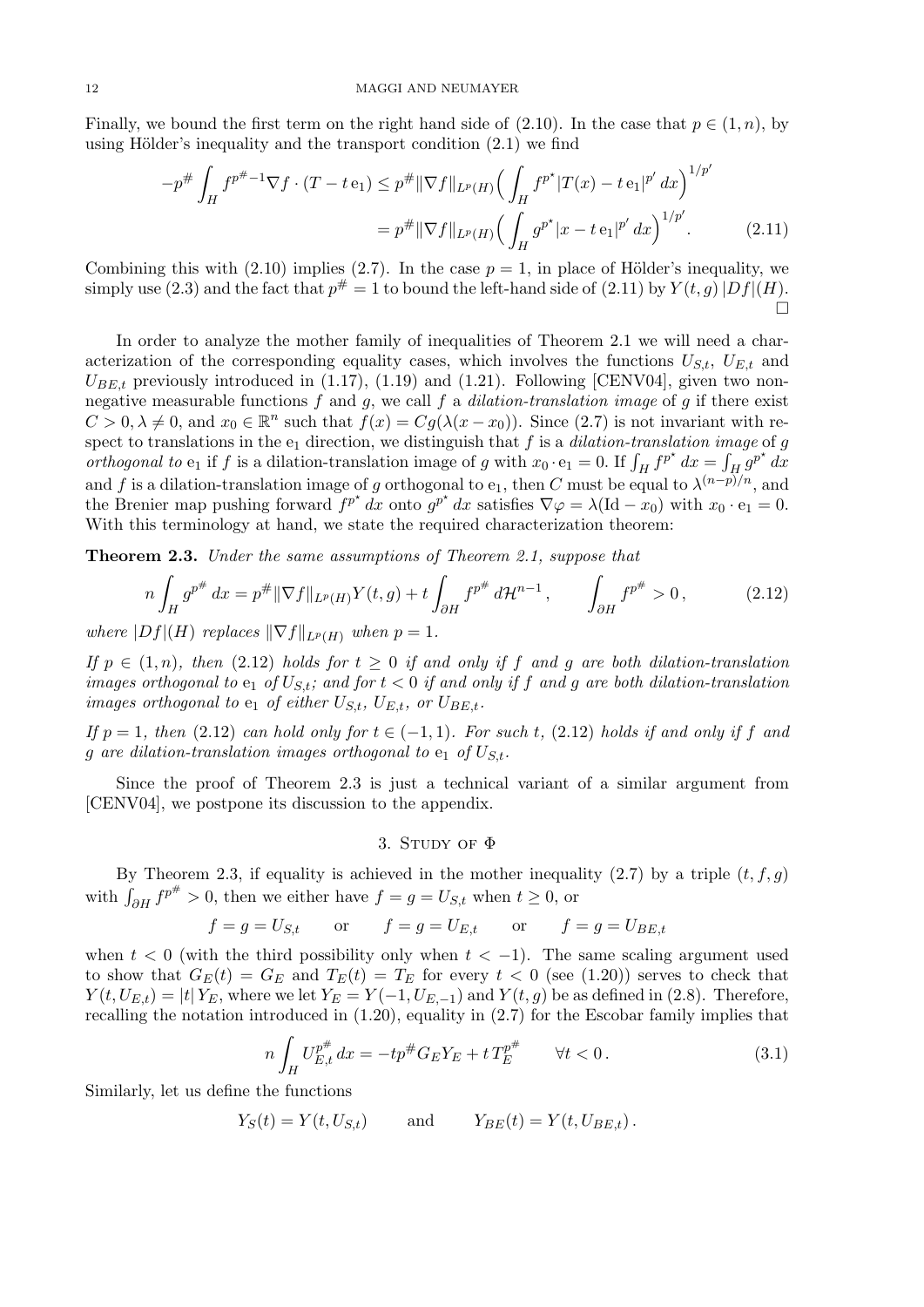Then, recalling the definitions in (1.18) and (1.22), equality in (2.7) for the Sobolev and beyond-Escobar families implies the identities

$$
n\int_{H} U_{S,t}^{p^{#}} dx = p^{#} G_{S}(t) Y_{S}(t) + t T_{S}(t)^{p^{#}} \qquad \forall t \in \mathbb{R},
$$
  
\n
$$
n\int_{H} U_{BE,t}^{p^{#}} dx = p^{#} G_{BE}(t) Y_{BE}(t) + t T_{BE}(t)^{p^{#}} \qquad \forall t < -1.
$$
\n(3.2)

From (3.1) and (3.2), Theorems 2.1 and 2.3 yield the following corollary.

**Corollary 3.1.** *If*  $h \in L^1_{loc}(H)$  *is a non-negative function vanishing at infinity with*  $\nabla h \in$  $L^p(H; \mathbb{R}^n)$  *and*  $||h||_{L^{p^*}(H)} = 1$ *, then,* 

$$
p^{\#}Y_S(t)G_S(t) + t\,T_S(t)^{p^{\#}} \le p^{\#}Y_S(t) \|\nabla h\|_{L^p(H)} + t\,\|h\|_{L^{p^{\#}}(\partial H)}^{p^{\#}} \qquad \forall t \in \mathbb{R},\qquad(3.3)
$$

$$
p^{\#} Y_{BE}(t) G_{BE}(t) + t T_{BE}(t)^{p^{\#}} \leq p^{\#} Y_{BE}(t) \|\nabla h\|_{L^{p}(H)} + t \|h\|_{L^{p^{\#}}(\partial H)}^{p^{\#}} \qquad \forall t < -1,
$$
 (3.4)

$$
p^{\#} Y_E G_E - T_E^{p^{\#}} \le p^{\#} Y_E \|\nabla h\|_{L^p(H)} - \|h\|_{L^{p^{\#}}(\partial H)}^{p^{\#}}.
$$
\n(3.5)

*Furthermore, equality in* (3.3) *(resp.* (3.4)*,* (3.5)*) is attained if and only if h is a dilationtranslation image orthogonal to*  $e_1$  *of*  $U_{S,t}$  (resp.  $U_{BE,t}$ ,  $U_{E,t}$ ). Particularly,

$$
||h||_{L^{p^{\#}}(\partial H)} = T_S(t) \implies G_S(t) \le ||\nabla h||_{L^p(H)};
$$
  

$$
||h||_{L^{p^{\#}}(\partial H)} = T_{BE}(t) \implies G_{BE}(t) \le ||\nabla h||_{L^p(H)};
$$
  

$$
||h||_{L^{p^{\#}}(\partial H)} = T_E \implies G_E \le ||\nabla h||_{L^p(H)},
$$

*and the following identities hold*

$$
\Phi(T_S(t)) = G_S(t) \quad \forall t \in \mathbb{R}, \qquad \Phi(T_{BE}(t)) = G_{BE}(t) \quad \forall t < 0, \qquad \Phi(T_E) = G_E. \tag{3.6}
$$

Next, we prove some properties of the Sobolev and beyond-Escobar families.

**Proposition 3.2.** *The following properties hold:*

- (i) *T<sub>S</sub> is strictly decreasing on*  $\mathbb R$  *with range*  $(0, T_E)$ *, and*  $T_S(0) = T_0 < T_E$ *;*
- (ii)  $G_S$  *is strictly increasing on*  $[0, \infty)$  *with range*  $[2^{-1/n}S, G_E)$ *, and is strictly decreasing on*  $(-∞, 0)$  *with range*  $(2^{-1/n}S, G_E)$ ;
- (iii)  $T_{BE}(t)$  *is strictly increasing for*  $t < -1$  *with range*  $(T_E, \infty)$ *;*
- (iv)  $G_{BE}(t)$  *is strictly increasing for*  $t < -1$  *with range*  $(G_E, \infty)$ *.*

*Proof.* Step 1: Monotonicity of  $T_S(t)$  and  $T_{BE}(t)$ . Fix  $t_1, t_2 \in \mathbb{R}$  and suppose  $T_S(t_1) = T_S(t_2) =$ *T.* Then, (3.3) implies that

$$
p^{\#}Y_S(t_1)G_S(t_1) + t_1T^{p^{\#}} \le p^{\#}Y_S(t_1)G_S(t_2) + t_1T^{p^{\#}}, \text{ thus } G_S(t_1) \le G_S(t_2), \text{ and}
$$
  

$$
p^{\#}Y_S(t_2)G_S(t_2) + t_2T^{p^{\#}} \le p^{\#}Y_S(t_2)G_S(t_1) + t_2T^{p^{\#}}, \text{ thus } G_S(t_2) \le G_S(t_1).
$$

That is,  $G_S(t_1) = G_S(t_2) = G$ . Hence,  $U_{S,t_2}$  attains equality in (3.3) with  $t = t_1$ . Uniqueness in (3.3) then implies that  $t_1 = t_2$ . We conclude that  $T_S(t)$  is injective, and, as  $T_S(t)$  is continuous, it is strictly monotone for  $t \in \mathbb{R}$ . The identical argument using (3.4) shows that  $T_{BE}$  is strictly monotone for all  $t < -1$ .

*Step 2: Piecewise monotonicity of*  $G_S(t)$  *and*  $G_{BE}(t)$ . Fix  $t_1, t_2 \geq 0$  and suppose that  $G_S(t_1)$  =  $G_S(t_2) = G$ . Then, (3.3) implies that

$$
p^{\#}Y_S(t_1)G + t_1T_S(t_1)^{p^{\#}} \le p^{\#}Y_S(t_1)G + t_1T_S(t_2)^{p^{\#}}, \text{ thus } T_S(t_1) \le T_S(t_2), \text{ and}
$$
  

$$
p^{\#}Y_S(t_2)G + t_2T_S(t_2)^{p^{\#}} \le p^{\#}Y_S(t_2)G + t_2T_S(t_1)^{p^{\#}}, \text{ thus } T_S(t_2) \le T_S(t_1).
$$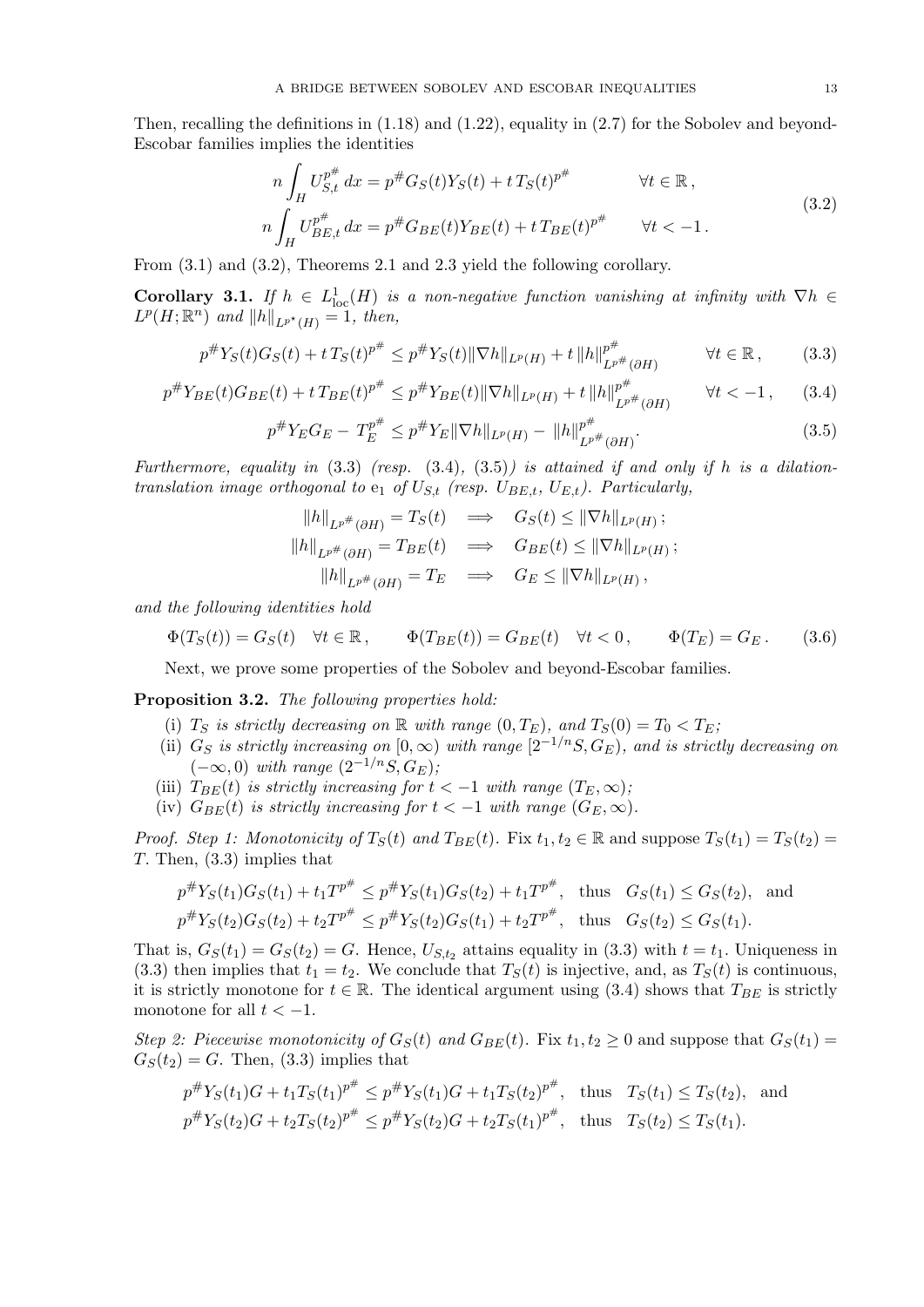Since  $T_S(t)$  is injective, we conclude that  $t_1 = t_2$ . Thus,  $G_S(t)$  is strictly monotone for  $t \geq 0$ . The analogous argument shows that  $G_S(t)$  is strictly monotone for  $t < 0$  and that  $G_{BE}(t)$  is strictly monotone for  $t < -1$ .

*Step 3: Limit values of*  $T_S(t)$  *and*  $G_S(t)$ *.* As  $U_{S,t}$  is a renormalized translation of the optimal function  $U_S$  in (1.1), centered at  $te_1$ , it is clear that  $T_S(t) \to 0$  and  $G_S(t) \to S$  as  $t \to \infty$ . To compute the limit as  $t \to -\infty$ , let us set

$$
\gamma_t(x) = (1 + |x - t e_1|^{p'})^{-1} = |t|^{-p'} (|t|^{-p'} + |y + e_1|^{p'})^{-1}
$$

for  $t < 0$  and  $y = -x/t$ . With this notation,

$$
T_S(t) = \frac{\left(\int_{\partial H} \gamma_t^{n-1} d\mathcal{H}^{n-1}\right)^{1/p^*}}{\left(\int_H \gamma_t^n dx\right)^{1/p^*}}, \qquad G_S(t) = \frac{(n-p)\left(\int_H \gamma_t^n |x - t\,\mathbf{e}_1|^{p'} dx\right)^{1/p}}{(p-1)\left(\int_H \gamma_t^n dx\right)^{1/p^*}}.
$$
(3.7)

Now, suppose  $t < 0$  and let  $\sigma = -(n-p)/(p-1)$ . After factoring out  $-t$  and changing variables, we find that

$$
\int_{\partial H} \gamma_t^{n-1} d\mathcal{H}^{n-1} = |t|^{-p'(n-1)+(n-1)} \int_{\partial H} (|t|^{-p'} + |y + e_1|^{p'})^{-(n-1)} d\mathcal{H}_y^{n-1},
$$
  

$$
\int_H \gamma_t^n dx = |t|^{-p'n+n} \int_H (|t|^{-p'} + |y + e_1|^{p'})^{-n} dy,
$$
  

$$
\int_H \gamma_t^n |x - t e_1|^{p'} dx = |t|^{-p'n+p'+n} \int_H (|t|^{-p'} + |y + e_1|^{p'})^{-n} |y + e_1|^{p'} dy.
$$

Since

$$
\frac{-p'(n-1)+(n-1)}{p^{\#}} - \frac{-p'n+n}{p^{\star}} = 0 \qquad \qquad \frac{-p'n+p'+n}{p} + \frac{p'n-n}{p^{\star}} = 0,
$$

we find that, setting

$$
\bar{\gamma}_t(y) = (|t|^{-p'} + |y + e_1|^{p'})^{-1} \qquad y \in H,
$$

we have

$$
T_S(t) = \frac{\left(\int_{\partial H} \bar{\gamma}_t^{n-1}\right)^{1/p^*}}{\left(\int_H \bar{\gamma}_t^n\right)^{1/p^*}} \qquad G_S(t) = \frac{(n-p)\left(\int_H \bar{\gamma}_t^n |y + e_1|^{p'} dy\right)^{1/p}}{(p-1)\left(\int_H \bar{\gamma}_t^n\right)^{1/p^*}}
$$

By monotone convergence, we thus find that

$$
\lim_{t \to -\infty} T_S(t) = \frac{\|U_E(\cdot + \mathbf{e}_1)\|_{L^{p^*}(\partial H)}}{\|U_E(\cdot + \mathbf{e}_1)\|_{L^{p^*}(H)}} = T_E \qquad \lim_{t \to -\infty} G_S(t) = \frac{\|\nabla U_E(\cdot + \mathbf{e}_1)\|_{L^p(H)}}{\|U_E(\cdot + \mathbf{e}_1)\|_{L^{p^*}(H)}} = G_E,
$$

as claimed. Having shown that  $T_S$  is smooth and injective on R with  $T_S(+\infty) = 0$  and  $T_S(-\infty) =$  $T_E > 0$ , we deduce that  $T_S$  is strictly decreasing on R with range  $(0, T_E)$ . Since  $T_0 = T_S(0)$  $T_S(-\infty) = T_E$ , we have completed the proof of statement (i). Similarly, the first part of (ii) follows since  $G_S(0) = 2^{-1/n}S < S = G_S(+\infty)$  and  $G_S$  is smooth and injective on  $[0, \infty)$ . Similarly, the injectivity of  $G_S$  on  $(-\infty, 0)$  together with the fact that by  $(1.10)$  (recall  $(1.12)$ )  $G_S(0) = 2^{-1/n} S < E = G_E = G_S(-\infty)$  implies that  $G_S$  is strictly decreasing on  $(-\infty, 0)$  with range  $(2^{-1/n}S, E)$ . This proves statement (ii).

*Step 4: Limit values of*  $T_{BE}(t)$  *and*  $G_{BE}(t)$ . With an argument identical to that given for  $T_S$ and  $G_S$ , we establish that  $T_{BE}(t) \rightarrow T_E$  and  $G_{BE}(t) \rightarrow G_E$  as  $t \rightarrow -\infty$ . To compute the limit as  $t \to -1^+$ , we first notice that, for every  $t < -1$  and setting  $\varepsilon = |t| - 1$ ,

$$
\int_{\partial H} U_{BE}(x-t\,\mathrm{e}_1)^{p^{\#}} \geq \int_{B_{|t|+\varepsilon}(t\mathrm{e}_1)\cap\partial H} \frac{d\mathcal{H}^{n-1}}{(|x-t\,\mathrm{e}_1|^{p'}-1)^{n-1}}.
$$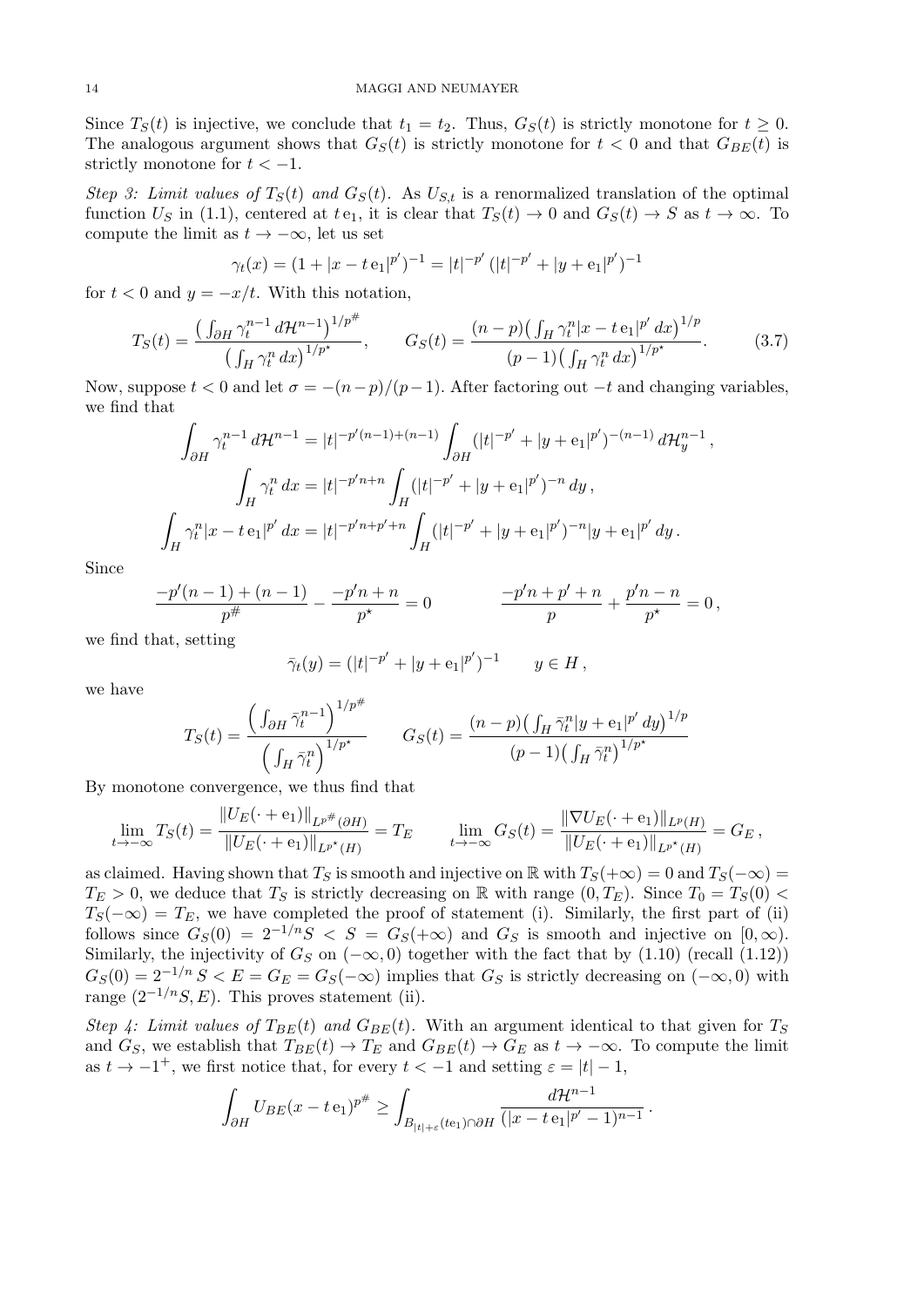Since  $B_{|t|+\varepsilon}(t_1) \cap \partial H$  is a  $(n-1)$ -dimensional disk of radius  $\sqrt{(|t|+\varepsilon)^2-t^2} = \sqrt{2\varepsilon |t| + \varepsilon^2} \ge$  $c\sqrt{\varepsilon}$ , and since  $|x - t e_1|^{p'} - 1 \le (|t| + \varepsilon)^{p'} - 1 \le C \varepsilon$  for constants c and C depending on n and *p* only, we find that

$$
\int_{\partial H} U_{BE}(x - t \mathbf{e}_1)^{p^*} \ge \frac{c}{\varepsilon^{(n-1)/2}} = \frac{c}{|t + 1|^{(n-1)/2}}.
$$
\n(3.8)

At the same time, we have

$$
\int_H U_{BE}(x - t \mathbf{e}_1)^{p^*} = \int_H (|x - t \mathbf{e}_1|^{p'} - 1)^{-n} dx = \int_{-t}^{\infty} (r^{p'} - 1)^{-n} \mathcal{H}^{n-1}(H \cap \partial B_r(-t \mathbf{e}_1)) dr
$$

where, thanks to the coarea formula,

$$
\mathcal{H}^{n-1}(H \cap \partial B_r(-t \, \mathrm{e}_1)) = c(n) \, r^{n-1} \int_{-t/r}^1 (1 - s^2)^{(n-3)/2} \, ds \, .
$$

Since  $1 \leq (1 + s)^{(n-3)/2} \leq C(n)$  for  $s \in (-t/r, 1)$  and

$$
r^{n-1} \int_{-t/r}^{1} (1-s)^{(n-3)/2} ds = C(n) r^{n-1} (1+t/r)^{(n-1)/2} = C r^{(n-1)/2} (r+t)^{(n-1)/2},
$$

we conclude that

$$
c(n) \le \frac{\mathcal{H}^{n-1}(H \cap \partial B_r(-t \, \mathrm{e}_1))}{r^{(n-1)/2} \, (r+t)^{(n-1)/2}} \le C(n), \qquad \forall r \in (-t, \infty). \tag{3.9}
$$

Hence, by *p >* 1, and provided *t* is close enough to *−*1

$$
\int_H (|x - t e_1|^{p'} - 1)^{-n} dx \le C \int_2^{\infty} \frac{r^{(n-1)/2} (r+t)^{(n-1)/2}}{(r^{p'} - 1)^n} dr + C \int_{-t}^2 \frac{r^{(n-1)/2} (r+t)^{(n-1)/2}}{(r^{p'} - 1)^n} dr
$$
\n
$$
\le C \int_2^{\infty} \frac{r^{n-1}}{r^{np'}} dr + C \int_{-t}^2 \frac{dr}{(r-1)^{n-(n-1)/2}}
$$
\n
$$
\le C \left(1 + |t + 1|^{-(n-1)/2}\right) \le C |t + 1|^{-(n-1)/2}.
$$

(We also notice that, by (3.9), one also has an analogous estimate from below, that is

$$
\int_{H} (|x - t e_1|^{p'} - 1)^{-n} dx \ge c |t + 1|^{-(n-1)/2} \qquad \text{for } |t + 1| \text{ small enough} \tag{3.10}
$$

as well as

$$
\int_{H} (|x - t e_1|^{p'} - 1)^{-(n-1)} dx \le C |t + 1|^{-(n-3)/2} \qquad \text{for } |t + 1| \text{ small enough.} \tag{3.11}
$$

Both estimates will be used in the last step of the proof of Theorem 1.2.) By combining this last estimate with (3.8) we find that

$$
T_{BE}(t) \ge c \left( |t+1|^{-(n-1)/2} \right)^{1/p^{\#}-1/p^{\star}} = c \, |t+1|^{-1/2p^{\star}}, \tag{3.12}
$$

for every *t* close enough to  $-1$ , where  $c = c(n, p) > 0$ . This proves that  $T_{BE}(t) \rightarrow +\infty$  as  $t \rightarrow -1$ . Analogously, again with  $\varepsilon = |t+1|$ ,

$$
\int_H |\nabla U_{BE}(x - t \mathbf{e}_1)|^p \ge c \int_{H \cap B_{|t|+\varepsilon}(t \mathbf{e}_1)} (|x - t \mathbf{e}_1|^{p'} - 1)^{-n} |x - t \mathbf{e}_1|^{p'} dx
$$
\n
$$
= c \int_{-t}^{-t + \varepsilon} \frac{(r^2 - t^2)^{(n-1)/2} r^{p'}}{(r^{p'} - 1)^n} dr
$$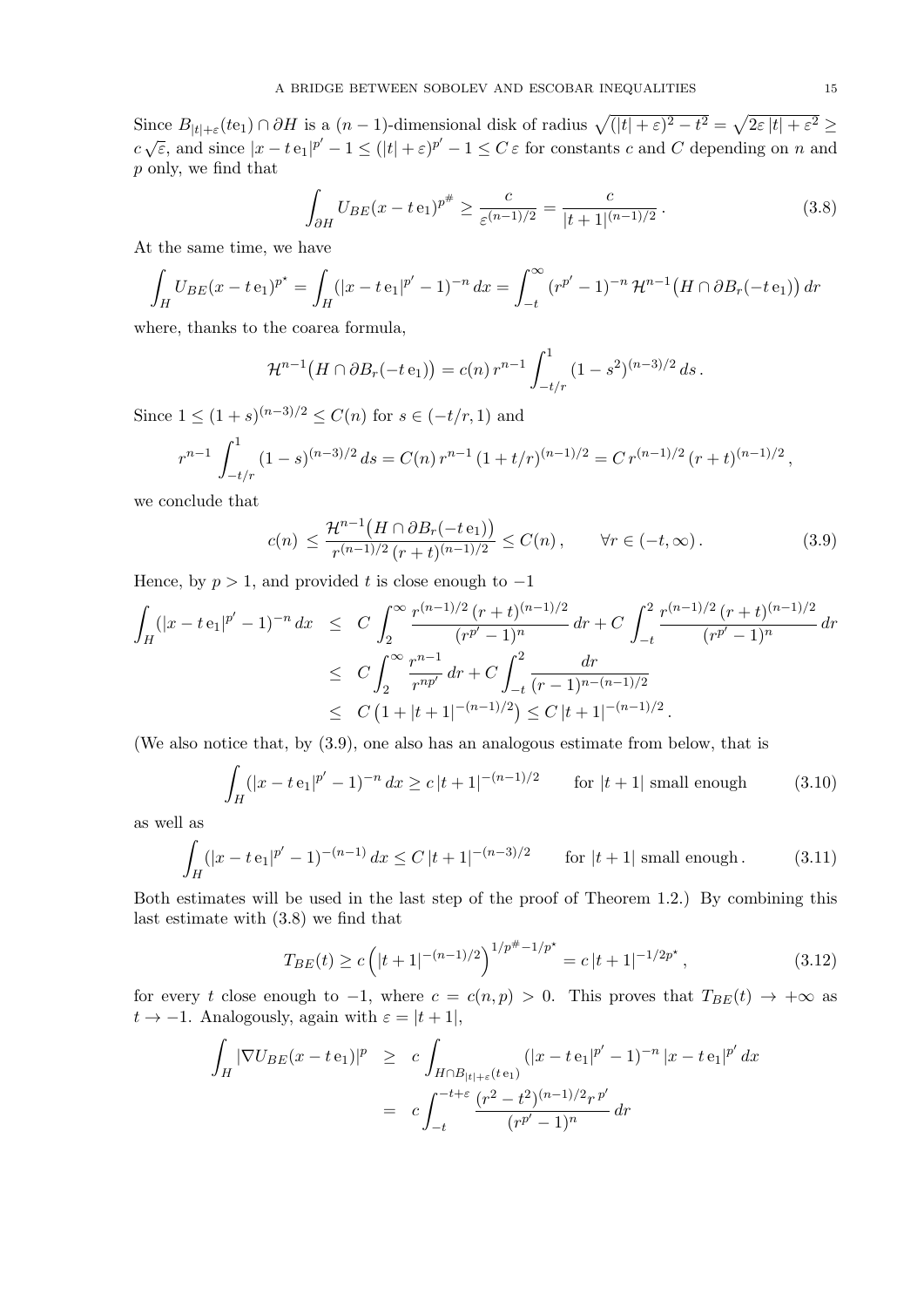so that, setting  $r = |t| + s |t + 1|$ , noticing that  $r^2 - t^2 \ge cs |t + 1|$  and  $1 \le r^{p'} \le 1 + C |t + 1|$ , we get

$$
\int_H |\nabla U_{BE}(x-t\,\mathbf{e}_1)|^p \geq |t+1|^{(n-1)/2} \int_0^1 \frac{s^{(n-1)/2} |t+1| \, ds}{|t+1|^n} \geq \frac{c}{|t+1|^{(n-1)/2}}.
$$

Hence,

$$
G_{BE}(t) \ge c\left(|t+1|^{-(n-1)/2}\right)^{(1/p)-(1/p^*)} = c|t+1|^{-(n-1)/2n},\tag{3.13}
$$

and

$$
\lim_{p\to -1^+} G_{BE}(t) = \infty.
$$

(We also notice, again for future use in the proof of Theorem 1.2, that together with (3.13) we also have

$$
G_{BE}(t) \le C(n)|t+1|^{-(n-1)/2n},\tag{3.14}
$$

provided *t* is close enough to *−*1.) Statement (iii) and (iv) follow immediately.

*Proof of Theorem 1.1.* Immediate from Theorem 2.3 and Proposition 3.2. □

We now turn to the quantitative study of  $\Phi(T)$ . Let us recall that, by a classical variational argument, if *u* is a minimizer in  $\Phi(T)$ , then there exists constants  $\lambda$  and  $\sigma$  such that

$$
\begin{cases}\n-\Delta_p u = \lambda |u|^{p^*-2}u & \text{in } H \\
-|\nabla u|^{p-2}\partial_{x_1} u = \sigma |u|^{p^*-2}u & \text{on } \partial H.\n\end{cases}
$$
\n(3.15)

Observe that the existence of constants  $\lambda$  and  $\sigma$  satisfying (3.15) follows by direct computation using our characterization of minimizers. Moreover, we know that non-negative minimizers are positive, so that there is no need for the absolute values in (3.15).

**Lemma 3.3.** *If*  $n \geq 2, 1 \leq p \leq n$ ,  $T \in (0, \infty)$  and  $\lambda$  and  $\sigma$  are the Lagrange multipliers *appearing in* (3.15) *and corresponding to a minimizer u in the variational problem* Φ(*T*)*, then the following identities hold:*

$$
\Phi(T)^p = \lambda + \sigma T^{p^{\#}} \qquad \Phi'(T) = \frac{p^{\#} T^{p^{\#}-1}}{\Phi(T)^{p-1}} \sigma.
$$
\n(3.16)

*Proof.* The first identity follows from an integration by parts and  $(3.15)$ , so we focus on the second one. Since  $T > 0$  implies  $\int_{\partial H} u^{p^{\#}} > 0$ , there must be a function  $\varphi \in C_c^{\infty}(\partial H)$  such that

$$
\int_{\partial H} u^{p^{#}-1} \varphi d\mathcal{H}^{n-1} = 1.
$$
\n(3.17)

Similarly, there exists  $\xi \in C_c^{\infty}(H)$  such that

$$
\int_H u^{p^*-1}\,\xi=1\,.
$$

Let  $\psi$  be any function  $\psi \in C_c^{\infty}(\overline{H})$  with  $\psi = \varphi$  on  $\partial H$ , and extend  $\varphi$  to  $H$  by setting

$$
\varphi = \psi - \left(\int_H u^{p^* - 1} \psi\right) \xi.
$$

Then  $\varphi \in C_c^{\infty}(\overline{H})$  and

$$
\int_{H} u^{p^* - 1} \varphi = 0. \tag{3.18}
$$

Now define a function  $f : \mathbb{R}^2 \to [0, \infty)$  by setting

$$
f(\varepsilon,\delta) = -1 + \int_H |u + \varepsilon \varphi + \delta \xi|^{p^*} \qquad (\varepsilon,\delta) \in \mathbb{R}^2.
$$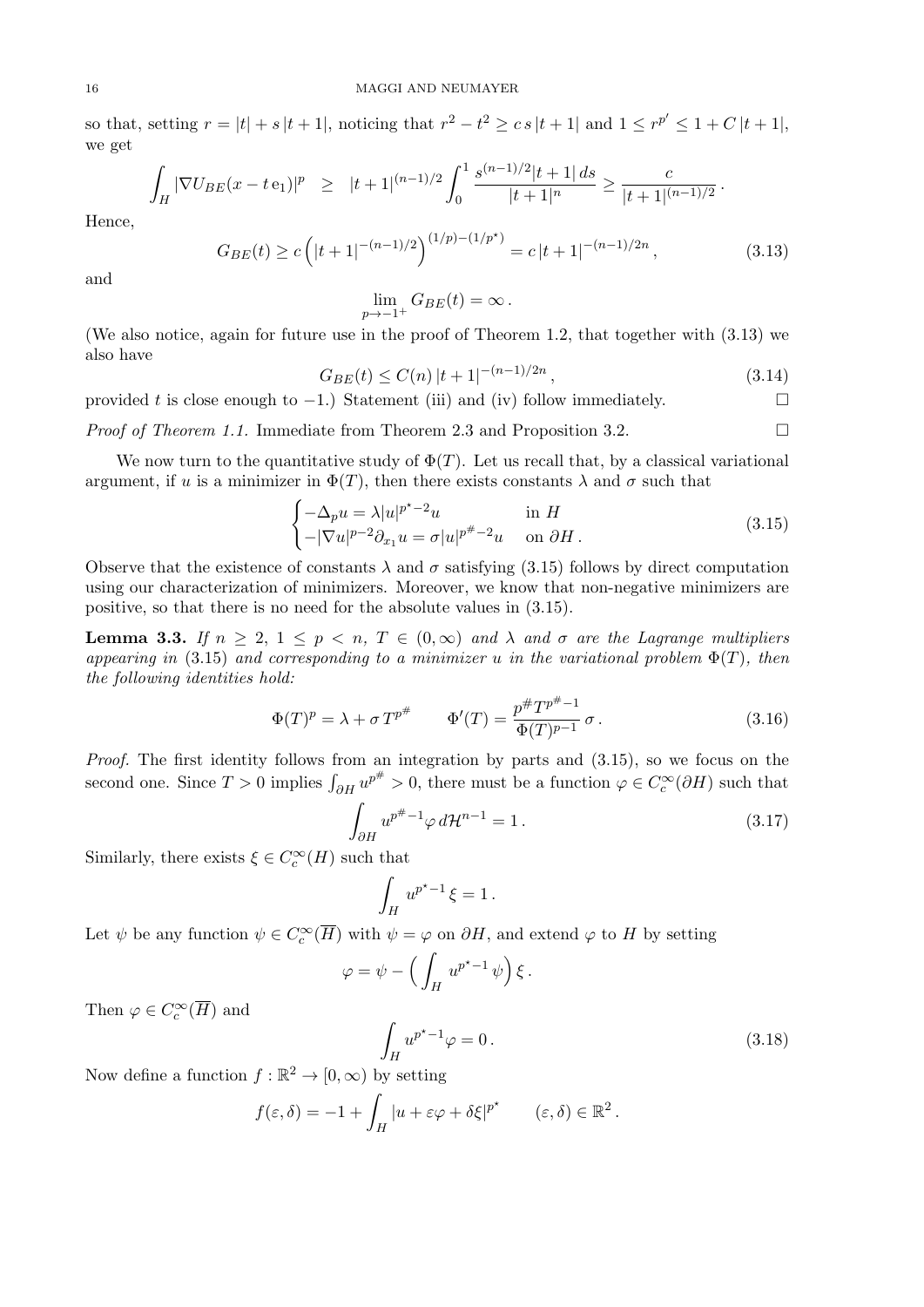Since  $u > 0$  on  $\overline{H}$ , there exists a neighborhood *U* of  $(\varepsilon, \delta) = (0, 0)$  such that  $u + \varepsilon \varphi + \delta \xi > 0$  on *H* for every  $(\varepsilon, \delta) \in \mathcal{U}$ . Correspondingly, by (3.18)

$$
f \in C^1(\mathcal{U}) \qquad f(0,0) = 0 \qquad \frac{\partial f}{\partial \delta}(0,0) = p^* \int_H u^{p^*-1} \xi = 1,
$$

and thus there exists  $\varepsilon_0 > 0$  and  $g : (-\varepsilon_0, \varepsilon_0) \to \mathbb{R}$  such that $(\varepsilon, g(\varepsilon)) \in \mathcal{U}$  and  $f(\varepsilon, g(\varepsilon)) = 0$  for every  $|\varepsilon| < \varepsilon_0$ . In particular,

$$
v_{\varepsilon} = u + \varepsilon \varphi + \gamma(\varepsilon) \, \xi \in C^{\infty}(\overline{H}; (0, \infty)) \qquad \int_{H} v_{\varepsilon}^{p^{\star}} = 1 \,, \qquad \forall |\varepsilon| < \varepsilon_{0} \, .
$$

By (3.17)

$$
\frac{d}{d\varepsilon}\bigg|_{\varepsilon=0} \int_{\partial H} \frac{v_{\varepsilon}^{p^{\#}}}{p^{\#}} d\mathcal{H}^{n-1} = \int_{\partial H} u^{p^{\#}-1} \varphi = 1, \tag{3.19}
$$

so that the function  $\tau(\varepsilon) = ||v_{\varepsilon}||_{L^{p^*}(\partial H)}$  satisfies  $\tau(0) = T$  and is strictly increasing on  $(-\varepsilon_0, \varepsilon_0)$ , up to possibly decreasing the value of  $\varepsilon_0$ . If we set  $\Gamma(\varepsilon) = \int_H |\nabla v_{\varepsilon}|^p$ , then, by construction,  $\Phi(\tau(\varepsilon))^p \leq \Gamma(\varepsilon)$  for every  $|\varepsilon| < \varepsilon_0$ , with equality at  $\varepsilon = 0$ , and thus

$$
\left. \frac{d}{d\varepsilon} \right|_{\varepsilon=0} \Phi(\tau(\varepsilon))^p = \left. \frac{d}{d\varepsilon} \right|_{\varepsilon=0} \Gamma(\varepsilon). \tag{3.20}
$$

We compute that

$$
\frac{1}{p}\frac{d}{d\varepsilon}\bigg|_{\varepsilon=0} \Gamma(\varepsilon) = \int_H |\nabla u|^{p-2} \nabla u \cdot \nabla \varphi \, dx = -\int_H \Delta_p u \varphi - \int_{\partial H} |\nabla u|^{p-2} \partial_{x_1} u \varphi \, d\mathcal{H}^{n-1}.
$$
 (3.21)

From (3.15),  $-\Delta_p u \varphi = \lambda u^{p^* - 1}$ , and so the first term on the right-hand side of (3.21) is equal to zero. Then, from (3.15) and (3.19), the right-hand side of (3.21) is equal to  $\sigma$ , and thus that of  $(3.20)$  to  $p\sigma$ . Since, again by  $(3.17)$ ,

$$
\tau'(0)=\frac{T^{1-p^\#}}{p^\#}
$$

*,*

we conclude from (3.19) that

$$
\Phi(T)^{p-1}\Phi'(T)\frac{T^{1-p^{\#}}}{p^{\#}} = \sigma,
$$

thus completing the proof of the lemma.

We now prove Theorem 1.2, Corollary 1.3 and Theorem 1.5.

*Proof of Theorem 1.2. Step 1: Differentiability and monotonicity.* By Proposition 3.2 we know that  $\Phi(T_{BE}(t)) = G_{BE}(t)$  for every  $t \in (-\infty, -1)$ , where  $T_{BE}$  is smooth and strictly increasing on ( $-\infty$ ,  $-1$ ) with range ( $T_E$ ,  $\infty$ ) and  $G_{BE}(t)$  is smooth and strictly increasing on ( $-\infty$ ,  $-1$ ) with range  $(G_E, \infty)$ . Thus,  $\Phi$  is smooth on  $(T_E, \infty)$  with  $\Phi'(T) = G'_{BE}(t)/T'_{BE}(t) > 0$  for  $T = T_{BE}(t)$ . This shows that  $\Phi$  is smooth and strictly increasing on  $(T_E, \infty)$ . One can compute that *G′*

$$
\lim_{T \to T_E^+} \Phi'(T) = \lim_{t \to -\infty} \frac{G'_{BE}(t)}{T'_{BE}(t)} = \frac{G_E}{T_E} = E.
$$

Similarly,  $\Phi(T_S(t)) = G_S(t)$  for every  $t \in \mathbb{R}$  where  $T_S$  is strictly decreasing on R with range  $(0, T_E)$ , and  $T_S(0) = T_0 < T_E$ , and where  $G_S$  is strictly increasing on  $[0, \infty)$  with range  $[2^{-1/n}S, S)$ , and is strictly decreasing on  $(-\infty, 0)$  with range  $(2^{-1/n}S, E)$ . Hence  $\Phi$  is smooth on  $(0, T_E)$ , and  $\Phi'(T) = G'_{S}(t)/T'_{S}(t) > 0$ ,  $T = T_S(t)$ , so  $\Phi$  is strictly decreasing on  $(0, T_0)$  and strictly increasing on  $(T_0, T_E)$ , and one computes

$$
\lim_{T \to T_E^-} \Phi'(T) = \lim_{t \to -\infty} \frac{G'_S(t)}{T'_S(t)} = \frac{G_E}{T_E} = E.
$$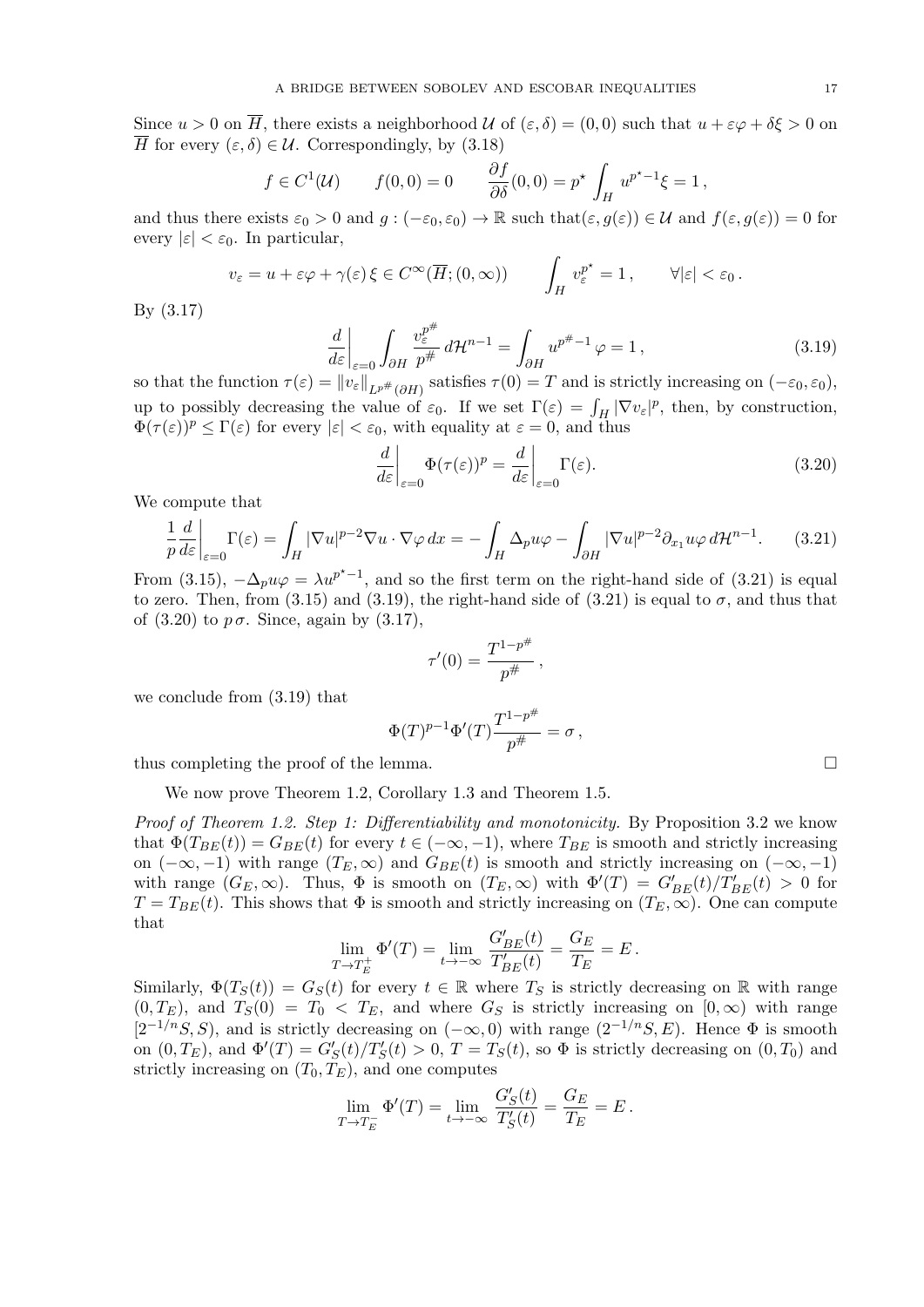Hence  $\Phi$  is differentiable also at  $T = T_E$ , and thus on  $(0, \infty)$ .

*Step 2: Concavity of*  $\Phi$ . Next, we use Lemma 3.3 to show that  $\Phi$  is concave for *T* sufficiently small. By  $(3.16)$  we find that for every  $t \in \mathbb{R}$ ,

$$
\frac{d}{dT}\Phi(T_S(t)) = p^{\#}\frac{T_S(t)^{p^{\#}-1}}{G_S(t)^{p-1}}\,\sigma(U_S(t)),\tag{3.22}
$$

where  $\sigma(U_S(t))$  denotes the boundary Lagrange multiplier of  $U_S(t)$ . By combining (1.17) and  $(3.15)$ , we see that

$$
\sigma(U_S(t)) = -c(n,p) t ||U_S||_{L^{p^*}(\{x_1 > t\})}^{p(p-1)/(n-p)},
$$

for a positive constant  $c(n, p)$ . Thus,

$$
\frac{d}{dT}\Phi(T_S(t)) = -c(n,p) t \frac{\|U_S\|_{L^{p^*}(\{x_1 = t\})}^{p^* - 1}}{\|\nabla U_S\|_{L^p(\{x_1 > t\})}^{p - 1}},
$$

so, differentiating in *t* (recall that  $\Phi$  is smooth  $(0, T_E)$ ), we find that

$$
\frac{d^2}{dT^2}\Phi(T_S(t)) T'_S(t) = -c(n,p)\frac{d}{dt}\left(t\,\frac{\|U_S\|_{L^{p^*}(\{x_1=t\})}^{p^*-1}}{\|\nabla U_S\|_{L^p(\{x_1>t\})}^{p-1}}\right).
$$

Since  $T'_{S}(t) < 0$  for every  $t \in \mathbb{R}$ , we conclude that  $\Phi(T)$  is going to be concave on any interval  $J = \{T \tilde{\mathbf{S}}(t) : t \in J'\}$  corresponding to an interval  $J' \subset \mathbb{R}$  such that

$$
\frac{d}{dt} \log \left( t \frac{\|U_S\|_{L^{p^*}(\{x_1 = t\})}^{{p^*} - 1}}{\|\nabla U_S\|_{L^p(\{x_1 > t\})}^{{p - 1}}}\right) < 0, \qquad \forall t \in J'.\tag{3.23}
$$

For the sake of brevity, set

$$
h(t) = \int_{\{x_1 = t\}} U_S^{p^{\#}} = \int_{\partial H} (1 + |x - t \, \mathbf{e}_1|^{p'})^{-(n-1)} \, d\mathcal{H}^{n-1}.
$$

We are thus looking for an interval  $J'$  such that

$$
\frac{1}{t} + \frac{p^{\#}-1}{p^{\#}} \frac{h'(t)}{h(t)} - \frac{p-1}{p} \frac{\frac{d}{dt} \int_{\{x_1 > t\}} |\nabla U_S|^p}{\int_{\{x_1 > t\}} |\nabla U_S|^p} < 0 \quad \forall t \in J'.
$$

Since  $\int_{\{x_1 > t\}} |\nabla U_S|^p$  is trivially increasing in *t*, it suffices to find an interval *J'* such that

$$
\frac{1}{t} + \frac{n(p-1)}{p(n-1)} \frac{h'(t)}{h(t)} < 0 \qquad \forall t \in J'.
$$

If  $t > 0$ , then factoring and changing variables, we find that

$$
h(t) = t^{-(n-1)/(p-1)} \int_{\partial H} (t^{-p'} + |x - e_1|^{p'})^{-(n-1)} d\mathcal{H}^{n-1}.
$$

Therefore, we compute

$$
\frac{h'(t)}{h(t)} = -\frac{n-1}{(p-1)t} + \frac{p'(n-1)\int_{\partial H} (t^{-p'} + |x + e_1|^{p'})^{-n} d\mathcal{H}^{n-1}}{t^{p'+1}\int_{\partial H} (t^{-p'} + |x + e_1|^{p'})^{-(n-1)} d\mathcal{H}^{n-1}},
$$

where trivially  $t^{-p'} + |x + e_1|^{p'} > 1$  for  $x \in \partial H$ , and thus

$$
\int_{\partial H} (t^{-p'} + |x + \mathbf{e}_1|^{p'})^{-n} d\mathcal{H}^{n-1} < \int_{\partial H} (t^{-p'} + |x + \mathbf{e}_1|^{p'})^{-(n-1)} d\mathcal{H}^{n-1}.
$$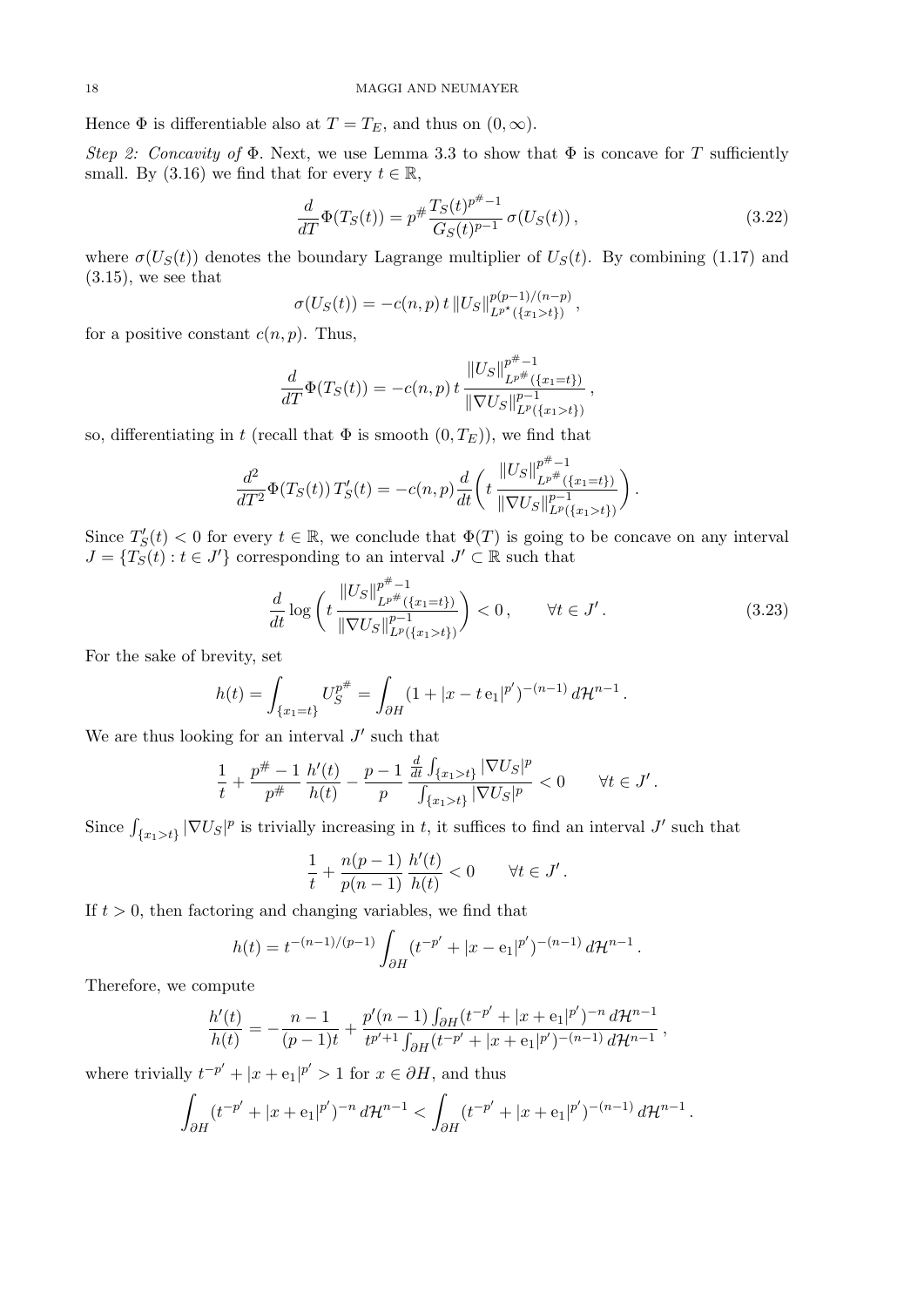We have thus proved that for every  $t > 0$ ,

$$
\frac{h'(t)}{h(t)} \le \frac{1}{t} \frac{n-1}{p-1} \Big( -1 + \frac{p}{t^{p'}} \Big) ,
$$

so that

$$
\frac{1}{t} + \frac{n(p-1)}{p(n-1)} \frac{h'(t)}{h(t)} \le \frac{1}{t} + \frac{1}{t} \frac{n}{p} \left( -1 + \frac{p}{t^{p'}} \right).
$$

This last quantity is negative for  $t > (p^*)^{1/p'}$ . Thus, (3.23) holds with the choice

$$
J' = (-\infty, (p^*)^{1/p'})
$$

and correspondingly  $\Phi(T)$  is strictly concave on  $(0, T_*)$  provided we set

$$
T_* = T_S((p^*)^{1/p'}).
$$

*Step 3: Convexity of*  $\Phi$ *.* By (3.4) we have that for every  $t < -1$ 

$$
\Phi(T) \ge G_{BE}(t) + t \frac{T_{BE}(t)^{p^{\#}} - T^{p^{\#}}}{p^{\#} Y_{BE}(t)} \qquad \forall T > 0,
$$
\n(3.24)

with equality if and only if  $T = T_{BE}(t)$ . If we denote by  $\Psi_t(T)$  the right-hand side of (3.24), this shows that

$$
\Phi(T) = \sup_{t < -1} \Psi_t(T) \qquad \forall T \in \{T_{BE}(t) : t < -1\} = (T_E, \infty).
$$

Since each  $\Psi_t(T)$  is convex as a function of *T* (recall that *t* is negative), this proves that  $\Phi(T)$  is convex on  $(T_E, \infty)$ . We can perform the same argument based on  $(3.3)$ , as soon as the parameter  $t \in \mathbb{R}$  describing the Sobolev family is negative. This proves the convexity of  $\Phi(T)$  over the interval

$$
\{T_S(t) : t < 0\} = (T_0, T_E).
$$

Since  $\Phi(T)$  is convex on  $(T_0, T_E)$  and on  $(T_E, \infty)$ , with  $\Phi(T) \geq ET$  for every  $T \geq 0$  and  $\Phi(T_E) = ET_E$ , we conclude that  $\Phi(T)$  is convex on  $(T_0, \infty)$ .

*Step 4: Asymptotic growth of* Φ*.* First, we claim that

$$
\lim_{T \to \infty} \frac{p^{\#} \Phi(T)}{T^{p^{\#}}} = 1.
$$

Having in mind (1.13), and taking into account that  $T_{BE}(t) \rightarrow +\infty$  as  $t \rightarrow -1$ , it suffices to show that  $\theta$ *B*<sub>B</sub> $\theta$ </sub>

$$
\lim_{t \to -1} \frac{p^{\#} G_{BE}(t)}{T_{BE}(t)^{p^{\#}}} = 1.
$$

To prove this, we notice that the identity

$$
n\int_{H} U_{BE,t}^{p^{\#}} = p^{\#} G_{BE}(t) Y_{BE}(t) + t T_{BE}(t)^{p^{\#}} \qquad \forall t < -1,
$$
\n(3.25)

allows us to write

$$
p^{\#} \frac{G_{BE}(t)}{T_{BE}(t)^{p^{\#}}} = -\frac{t}{Y_{BE}(t)} + \frac{n \int_H U_{BE,t}^{p^{\#}}}{Y_{BE}(t) T_{BE}(t)^{p^{\#}}}.
$$

It will thus be enough to prove

$$
\lim_{t \to -1} Y_{BE}(t) = 1 \qquad \lim_{t \to -1} \int_H U_{BE,t}^{p^{\#}} = 0. \tag{3.26}
$$

*p*#

To this end, we first notice that by (3.10) and (3.11)

$$
Y_{BE}(t)^{p'} - 1 = \frac{\int_H (|x - t e_1|^{p'} - 1)^{-(n-1)}}{\int_H (|x - t e_1|^{p'} - 1)^{-n}} \le C(n) \frac{|t + 1|^{-(n-3)/2}}{|t + 1|^{-(n-1)/2}} = C(n) |t + 1|,
$$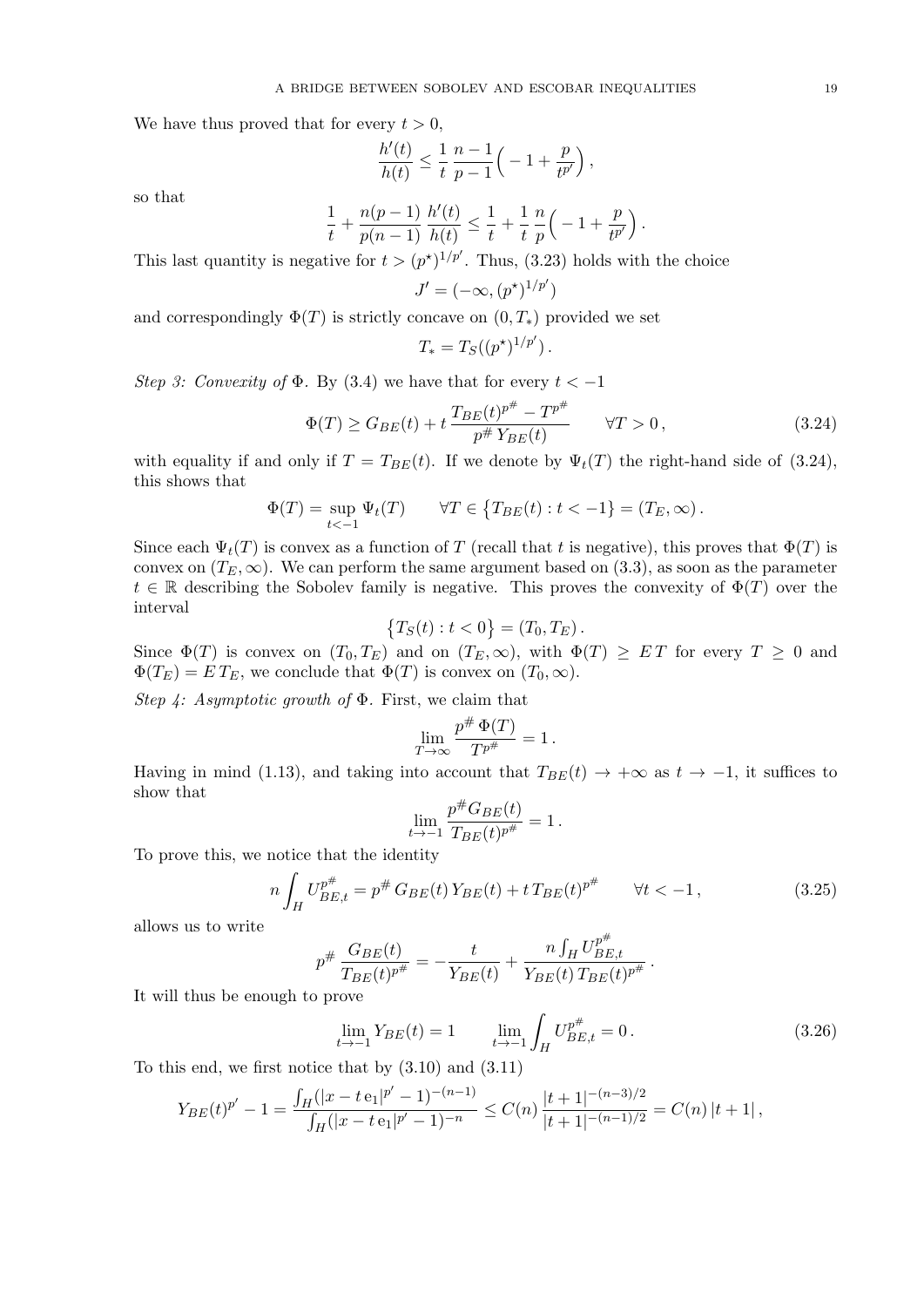while

$$
\int_H U_{BE,t}^{p^{\#}} = \frac{\int_H (|x - t \mathbf{e}_1|^{p'} - 1)^{-(n-1)}}{\left(\int_H (|x - t \mathbf{e}_1|^{p'} - 1)^{-n}\right)^{(n-1)/n}} \le C(n) \frac{|t + 1|^{-(n-3)/2}}{|t + 1|^{-(n-1)/2}/2n} = C(n) |t + 1|^{-(n+1)/2n}
$$

so that (3.26) is proven. Now, to prove that

$$
\lim_{T \to \infty} \Phi(T) - \frac{T^{p^{\#}}}{p^{\#}} = 0
$$

we simply notice that, again by (3.25),

$$
p^{\#}G_{BE}(t) - T_{BE}(t)^{p^{\#}} = p^{\#} G_{BE}(t) \left( 1 + \frac{Y_{BE}(t)}{t} \right) - \frac{n}{t} \int_H U_{BE,t}^{p^{\#}}.
$$

Since  $|t + Y_{BE}(t)|$  ≤  $|t + 1| + |1 - Y_{BE}(t)|$  ≤  $C(n) |t + 1|$ , thanks to (3.14) we have

$$
G_{BE}(t)\left|1+\frac{Y_{BE}(t)}{t}\right| \leq C(n)|t+1|^{1-(n-1)/2n} = C(n)|t+1|^{(n+1)/2n} \to 0.
$$

This completes the proof of Theorem 1.2.

*Proof of Corollary 1.3.* Since  $\Omega$  is a set of locally finite perimeter in  $\mathbb{R}^n$  [Mag12, Example 12.6], there exists  $x_0 \in \partial \Omega$  such that, up to a rotation,

$$
\Omega_r \to H \qquad \text{in } L^1_{\text{loc}}(\mathbb{R}^n),
$$
  

$$
\mathcal{H}^{n-1} \text{L}\partial\Omega_r \stackrel{*}{\rightharpoonup} \mathcal{H}^{n-1} \text{L}\partial H \qquad \text{as Radon measures on } \mathbb{R}^n.
$$
 (3.27)

where we have set  $\Omega_r = (\Omega - x_0)/r$ ,  $r > 0$ . Precisely, every  $x_0$  in the reduced boundary of  $\Omega$ satisfies (3.27) up to a rotation, see e.g. [Mag12, Theorem 15.5].

We now define a function  $w_T$  depending on *T* as follows. If  $T \in (0, T_E)$ , setting  $t = T_S^{-1}(T)$ , we let

$$
w_T(x) = U_{S,t}(x) \qquad \forall x \in \mathbb{R}^n ;
$$

if  $T = T_E$ , we set  $t = -1$  and let

$$
w_T(x) = U_{E,t}(x) \qquad \forall x \in \mathbb{R}^n \setminus \{e_1\};
$$

finally, if  $T > T_E$ , then, setting  $t = T_{BE}^{-1}(T) < -1$ , we let

$$
w_T(x) = U_{BE,t}(x) \quad \forall x \in \mathbb{R}^n \setminus \overline{B_1(te_1)}.
$$

Notice that in each case, there exists a compact set  $K_T$  with  $K_T \cap H = \emptyset$  such that  $w_T \in$  $L^{p^*}(\mathbb{R}^n \setminus U)$  and  $\nabla w_T \in L^p(\mathbb{R}^n \setminus U)$  for every open neighborhood *U* of  $K_T$ . In particular, for  $\varepsilon > 0$  small enough depending on *T*, we have  $\{x_1 > -\varepsilon\} \cap K_T = \emptyset$ . We pick  $\zeta \in C^\infty(\mathbb{R}^n)$  such that  $\zeta = 1$  on  $\{x_1 > -\varepsilon\}$  and  $\zeta = 0$  on  $K_T$ , and define  $v_T = \zeta w_T$  on the whole  $\mathbb{R}^n$ . Then

$$
v_T \in L^{p^*}(\mathbb{R}^n) \qquad \nabla v_T \in L^p(\mathbb{R}^n) \qquad v_T = w_T \text{ on } H. \tag{3.28}
$$

Next, we fix  $R > 0$  and consider  $\psi_R \in C_c^{\infty}(B_{2R};[0,1])$  with  $\psi_R = 1$  on  $B_R$ . Finally, for each  $r > 0$ , we define

$$
u_r(x) = r^{1-n/p} \left( \psi_R v_T \right) \left( \frac{x - x_0}{r} \right) \qquad x \in \Omega.
$$

By (3.27), (3.28) and  $\psi_R \in C_c^{\infty}(B_{2R};[0,1])$  we can exploit dominated convergence to find that

$$
\int_{\Omega} u_r^{p^*} = \int_{\mathbb{R}^n} 1_{\Omega_r} (\psi_R v_T)^{p^*} \to \int_H (\psi_R v_T)^{p^*} = \int_H (\psi_R w_T)^{p^*}
$$

$$
\int_{\Omega} |\nabla u_r|^p \to \int_H |\nabla (\psi_R w_T)|^p,
$$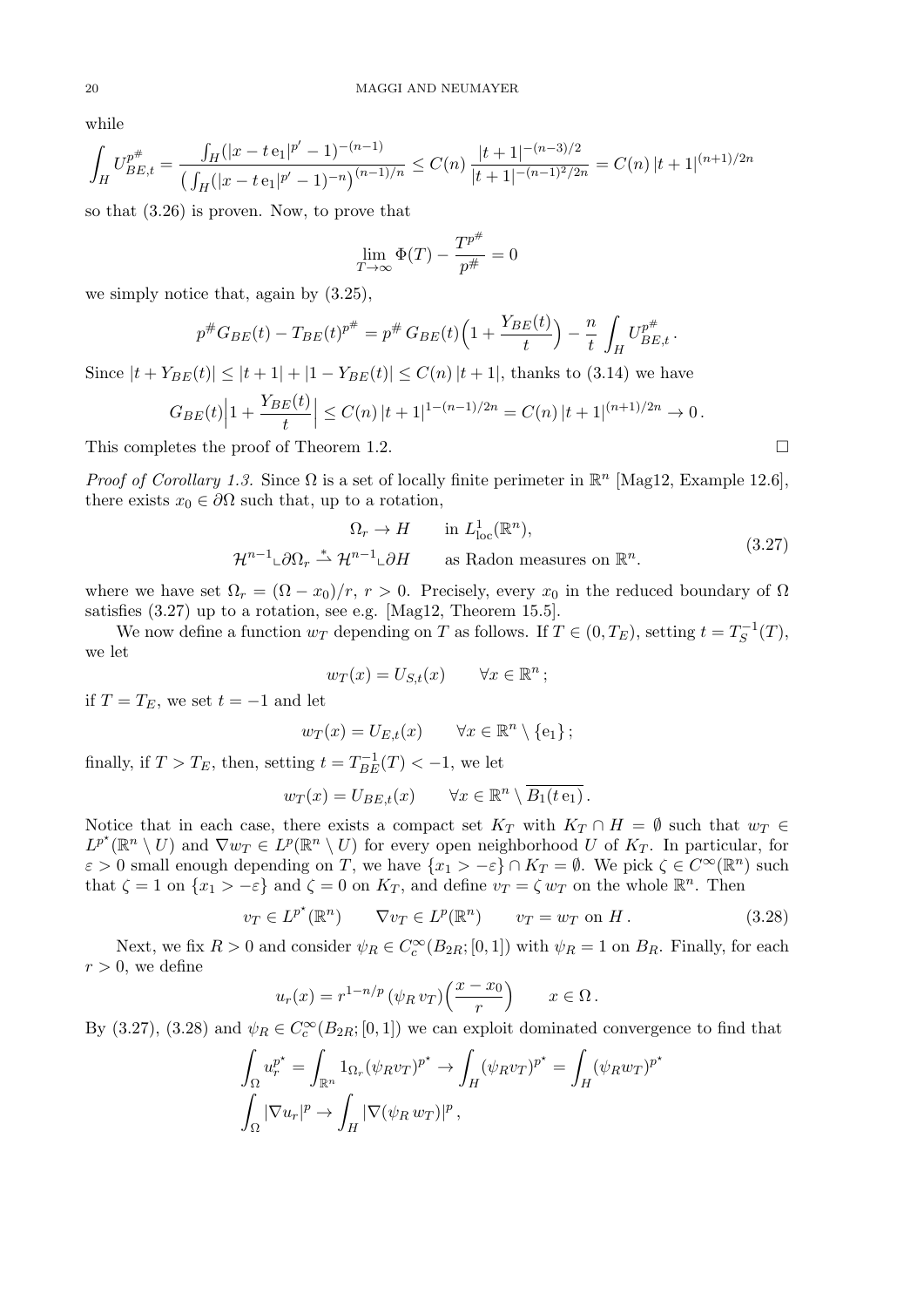as  $r \to 0^+$ . Similarly, since  $(\psi_R v_T)^{p^{\#}} \in C_c^0(\mathbb{R}^n)$ , by (3.27) we have

$$
\int_{\partial\Omega} u_r^{p^{\#}} d\mathcal{H}^{n-1} = \int_{\mathbb{R}^n} (\psi_R v_T)^{p^{\#}} d(\mathcal{H}^{n-1} \iota \partial \Omega_r) \to \int_{\partial H} (\psi_R v_T)^{p^{\#}} d\mathcal{H}^{n-1} = \int_{\partial H} (\psi_R w_T)^{p^{\#}} d\mathcal{H}^{n-1}
$$
as  $r \to 0^+$ . Since

$$
\int_H w_T^{p^*} = 1, \qquad \int_{\partial H} w_T^{p^{\#}} = T^{p^{\#}}, \qquad \int_H |\nabla w_T|^p = \Phi(T)^p,
$$

for every  $\delta > 0$  there exists r small enough and R large enough such that

$$
\left| \int_{\Omega} u_r^{p^*} - 1 \right| + \left| \int_{\Omega} |\nabla u_r|^p - \Phi(T)^p \right| + \left| \int_{\partial \Omega} u_r^{p^*} - T^{p^*} \right| < \delta.
$$

In particular, we can find  $\{\xi_r\}_{r>0} \subset C_c^{\infty}(\Omega)$  such that

$$
\frac{\|u_r + \xi_r\|_{L^{p^*}(\partial\Omega)}}{\|u_r + \xi_r\|_{L^{p^*}(\Omega)}} = \frac{\|u_r\|_{L^{p^*}(\partial\Omega)}}{\|u_r + \xi_r\|_{L^{p^*}(\Omega)}} = T \qquad \forall r > 0,
$$

and  $\|\xi_r\|_{L^{p^*}(\Omega)} \to 0$  and  $\|\nabla \xi_r\|_{L^p(\Omega)} \to 0$  as  $r \to 0^+$ . Then, for *r* sufficiently small,

$$
\Phi_{\Omega}(T) \le \frac{\|\nabla u_r + \nabla \xi_r\|_{L^p(\Omega)}}{\|u_r + \xi_r\|_{L^{p^*}(\Omega)}} \le (1 + C\,\delta)\,\Phi(T)
$$

for a constant  $C = C(n, p)$ .

*Proof of Theorem 1.5.* With the same reasoning as given in Corollary 3.1, we find that

$$
Y_S(t)G_S(t) + tT_S(T) \le Y_S(t)|Dh|(H) + t||h||_{L^1(\partial H)}
$$

for any  $t \in (-1, 1)$  and any non-negative *h*, vanishing at infinity, with  $|Dh|(H) < \infty$ , and with equality if and only if *h* is a dilation translation image of  $U_{S,t}$  orthogonal to e<sub>1</sub>. In particular, if additionally  $||h||_{L^1(\partial H)} = T_S(t)$ , then

$$
G_S(t) \le |Dh|(H).
$$

From this, we deduce that

$$
\Phi(T_S(t)) = G_S(t)
$$

for  $t \in (-1, 1)$ . The same arguments given in the proof of Proposition 3.2 imply that  $T_S(t)$  is a strictly decreasing function with range  $[0, \infty)$ , and that  $G_S(t)$  is strictly increasing for  $t > 0$ with range  $(2^{-1/n}S, S)$  and is strictly decreasing for  $t < 0$  with range  $(2^{-1/n}S, \infty)$ . Finally, the same proof as that of Theorem 1.2 shows that  $\Phi(T)$  is a smooth function of T that is decreasing for  $T \in (0, T_0)$  and concave for  $T \in (0, T_*)$  for some  $0 < T_* < T_0$  and increasing and convex for  $T \in (T_0, \infty)$ . Finally, to show that  $\Phi(T) = T + o(1)$  as  $T \to \infty$ , we will equivalently show that  $G_S(t) = T_S(t) + o(1)$  as  $t \to -1$ . Indeed, since  $Y(t, U_{S,t}) = 1$  for all  $-1 < t < 1$  when  $p = 1$ , (3.2) implies that

$$
G_S(t) = n \int_H U_{S,t} - t \, T_S(t) = T_S(t) + n \int_H U_{S,t} - (t+1) \, T_S(t).
$$

Note that

$$
\int_H U_{S,t} = \frac{|B_1(t e_1) \cap H|}{|B_1(t e_1) \cap H|^{(n-1)/n}} = |B_1(t e_1) \cap H|^{1/n} = o(1)
$$

as *t → −*1. Furthermore, since

$$
T(t) = \frac{\omega_{n-1}(1-t^2)^{(n-1)/2}}{|B_1(t e_1) \cap H|^{(n-1)/n}},
$$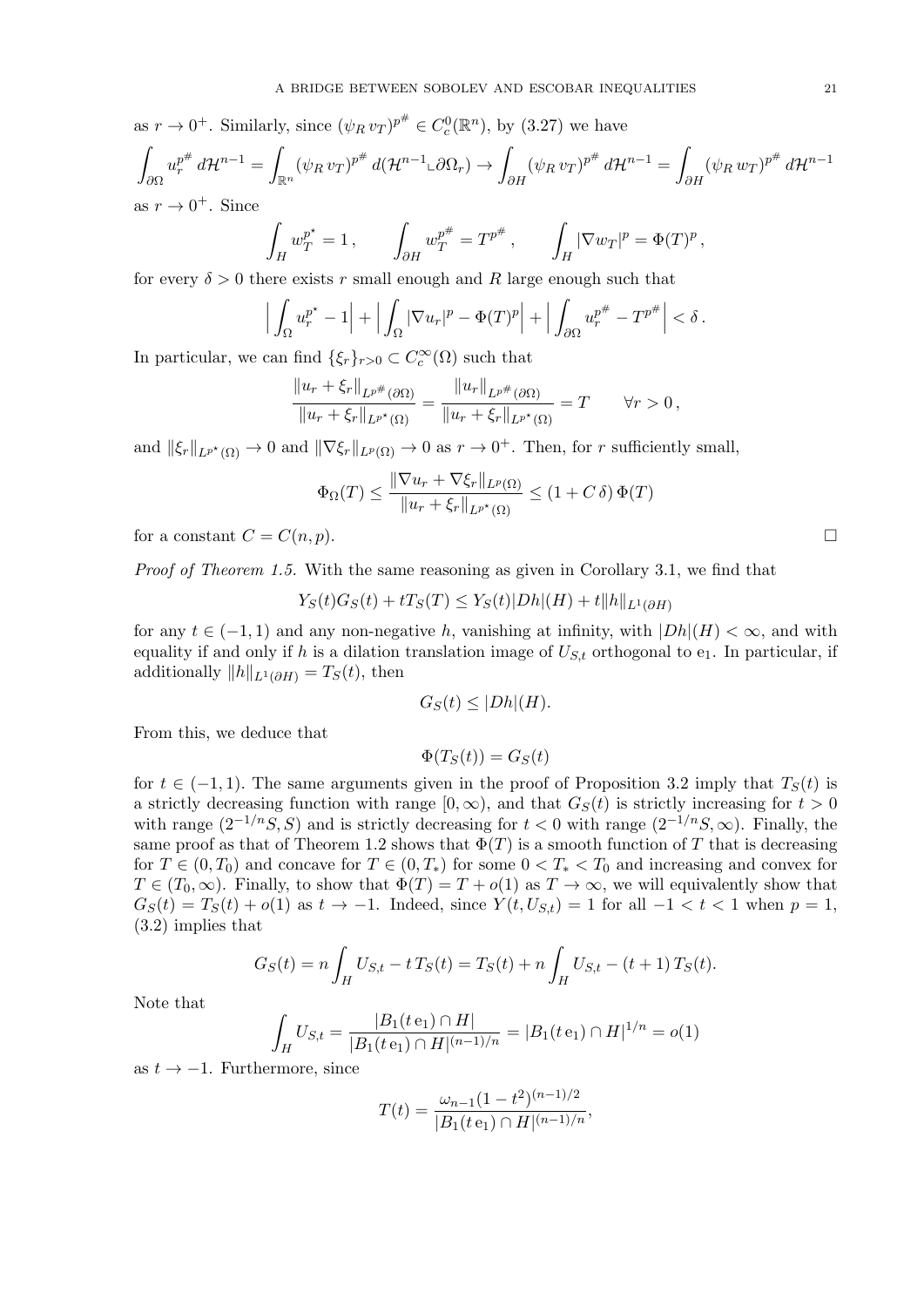and we easily estimate that

$$
|B_1(te_1) \cap H| = \omega_{n-1} \int_{-t}^1 (1 - s^2)^{(n-1)/2} ds \ge c \int_{-t}^1 (1 - s)^{(n-1)/2} \ge C|1 + t|^{(n+1)/2}
$$

for  $t < 0$ , we see that

 $|t + 1|T(t) \leq |t + 1|^{1-(n+1)/2n} = o(1)$ *.* 

Hence,  $G_S(t) = T_S(t) + o(1)$  as  $t \to -1$  and the proof is complete.

## Appendix A. Proof of Theorem 2.3

In this appendix, we prove Theorem 2.3, which aims to characterize the equality cases in Theorem 2.1. The main step is to prove the validity of (2.10) (see the proof of Theorem 2.1) without the assumption that  $f \in C_c^1(\overline{H})$ . This is the content of the following lemma, whose proof resembles [CENV04, Theorem 7].

**Lemma A.1.** *If*  $n \geq 2$ ,  $p \in [1, n)$ , and *f* and *g* are non-negative functions in  $L^1_{loc}(H)$ , vanishing *at infinity, with*

$$
\begin{cases} \int_H |\nabla f|^p < \infty \text{ and } \int_H |x|^{p'} g^{p^*} < \infty \text{ if } p > 1 \\ |Df|(H) < \infty \text{ and } \text{spt } g \subset\subset \overline{H} \text{ if } p = 1 \\ \|f\|_{L^{p^*}(H)} = \|g\|_{L^{p^*}(H)} = 1 \end{cases} \tag{A.1}
$$

*then*  $(2.10)$  *holds for every*  $t \in \mathbb{R}$ *, that is* 

$$
n\int_H g^{p^{\#}} \le -p^{\#} \int_H f^{p^{\#}-1} \nabla f \cdot (T - t \mathbf{e}_1) + t \int_{\partial H} f^{p^{\#}}, \qquad \forall t \in \mathbb{R}.
$$
 (A.2)

*Here*  $T = \nabla \varphi$  *is the Brenier map from*  $f^{p^*} dx$  *and*  $g^{p^*} dx$ .

*Proof.* We let  $\Omega$  be the interior of  $\{\varphi < \infty\}$ , and recall that  $T \in (BV \cap L^{\infty})_{loc}(\Omega; \mathbb{R}^n)$  with *F dx* concentrated on  $H \cap \Omega$ . With the same argument as in Theorem 2.1, see (2.9), one finds that

$$
\int_H g^{p^{\#}} = \int_H (\det \nabla^2 \varphi)^{1/n} f^{p^{\#}}, \qquad (A.3)
$$

also holds in the present setting where we just have  $f \in L^1_{loc}(H)$ .

We first let  $p \in (1, n)$ . By a translation orthogonal to e<sub>1</sub>, we may assume that  $0 \in \Omega$ . For  $\varepsilon > 0$  let  $\eta_{\varepsilon} \in C_c^{\infty}(B_{2/\varepsilon};[0,1])$  with  $\eta_{\varepsilon} = 1$  on  $B_{1/\varepsilon}$  and  $\eta_{\varepsilon} \uparrow 1$  pointwise on  $\mathbb{R}^n$  as  $\varepsilon \to 0^+$ , and set

$$
f_{\varepsilon}(x) = \min \left\{ f\left(\frac{x}{1-\varepsilon}\right), f(x)\eta_{\varepsilon}(x) \right\} 1_{H_{\varepsilon}}(x), \quad x \in H,
$$

where  $H_{\varepsilon} = \{x_1 > \varepsilon\}$ . By standard arguments one sees that

$$
\begin{cases}\nf_{\varepsilon} \to f \text{ in } L^{p^*}(H) \text{ and a.e. on } H \\
1_{H_{\varepsilon}} \nabla f_{\varepsilon} \to \nabla f \text{ in } L^p(H)\n\end{cases}\n\text{ as } \varepsilon \to 0^+.
$$
\n(A.4)

Moreover, as  $0 \in \Omega$  and  $f = 0$  a.e. on  $\Omega^c$ , there exists an open set  $\Omega_\varepsilon \subset\subset \Omega$  such that  $\text{Spt}(f_{\varepsilon}) \subset\subset \Omega_{\varepsilon}$ . We can thus find  $\{f_{\varepsilon,k}\}_{k\in\mathbb{N}} \subset C_c^1(\Omega_{\varepsilon} \cap \overline{H_{\varepsilon}})$  such that

$$
\begin{cases} f_{\varepsilon,k} \to f_{\varepsilon} \text{ in } L^{p^*}(H_{\varepsilon}) \text{ and a.e. on } H_{\varepsilon} \\ \nabla f_{\varepsilon,k} \to \nabla f_{\varepsilon} \text{ in } L^p(H_{\varepsilon}) \end{cases} \text{ as } k \to \infty.
$$
 (A.5)

Since  $f_{\varepsilon,k} \in C_c^1(\overline{H_{\varepsilon}})$ , arguing as in Theorem 2.1 we find that

$$
n\int_{H_{\varepsilon}} (\det \nabla^2 \varphi)^{1/n} f_{\varepsilon,k}^{p^{\#}} \le -p^{\#} \int_{H_{\varepsilon}} f_{\varepsilon,k}^{p^{\#}-1} \nabla f_{\varepsilon,k} \cdot S dx + t \int_{\partial H_{\varepsilon}} f_{\varepsilon,k}^{p^{\#}} d\mathcal{H}^{n-1}
$$
(A.6)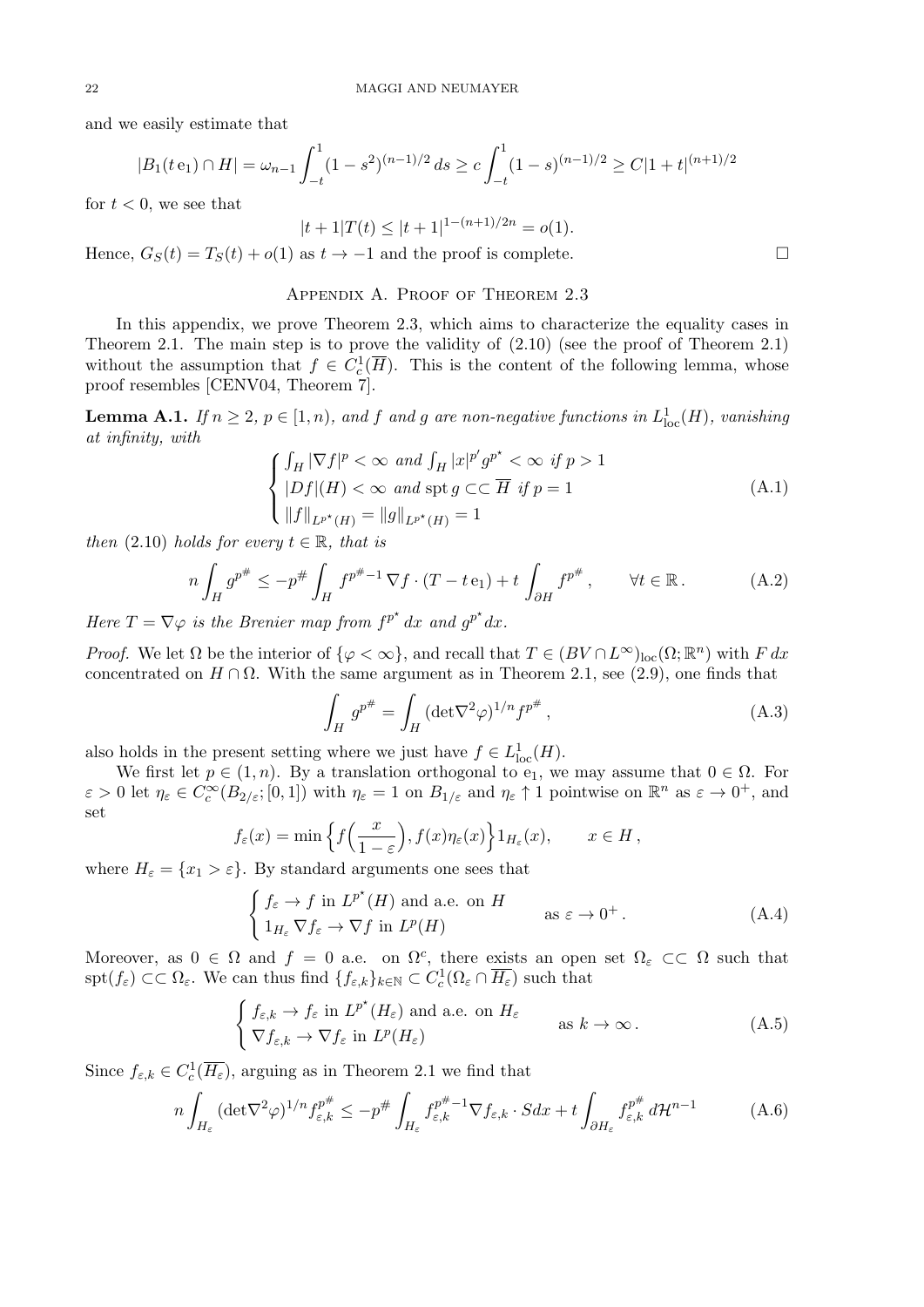where  $S = T - t e_1 \in L^{\infty}_{loc}(\Omega;\mathbb{R}^n)$ . Since *S* is bounded on  $\Omega_{\varepsilon}$ , where the  $f_{\varepsilon,k}$  are uniformly supported in, and since  $p^{\#} - 1 = p^{\star}/p'$ , by (A.5) we find

$$
\lim_{k \to \infty} \int_{H_{\varepsilon}} f_{\varepsilon,k}^{p^{\#}-1} \nabla f_{\varepsilon,k} \cdot S dx = \int_{H_{\varepsilon}} f_{\varepsilon}^{p^{\#}-1} \nabla f_{\varepsilon} \cdot S dx \, .
$$

Moreover, by the trace inequality

$$
||u||_{L^{p^{\#}}(\partial A)} \leq C(A) \left( ||\nabla u||_{L^{p}(A)} + ||u||_{L^{1}(A)} \right),
$$

which is valid whenever *A* is an open bounded Lipschitz set (see, for example, [MV05]), and again by the uniform support property, (A.5) implies

$$
\lim_{k \to \infty} \int_{\partial H_{\varepsilon}} f_{\varepsilon,k}^{p^{\#}} d\mathcal{H}^{n-1} = \int_{\partial H_{\varepsilon}} f_{\varepsilon}^{p^{\#}} d\mathcal{H}^{n-1}
$$

Hence, by pointwise convergence and Fatou's lemma, (A.6) implies

$$
n\int_{H_{\varepsilon}} (\det \nabla^2 \varphi)^{1/n} f_{\varepsilon}^{p^{\#}} \le -p^{\#} \int_{H_{\varepsilon}} f_{\varepsilon}^{p^{\#}-1} \nabla f_{\varepsilon} \cdot S + t \int_{\partial H_{\varepsilon}} f_{\varepsilon}^{p^{\#}} d\mathcal{H}^{n-1}.
$$
 (A.7)

*.*

In order to take the limit  $\varepsilon \to 0^+$  in (A.7), we first notice that  $f_{\varepsilon} \leq f$  everywhere on *H*. Hence, by  $(2.1)$  and  $(A.1)$ , we find

$$
\int_H |f_{\varepsilon}^{p^{\#}-1} S|^{p'} \leq \int_H f^{p^{\star}} |S|^{p'} = \int_H g^{p^{\star}} |x - t e_1|^{p'} < \infty.
$$

Since  $f_{\varepsilon} \to f$  a.e. on H, it must be  $f_{\varepsilon}^{p^{\#}-1}S \to f^{p^{\#}-1}S$  in  $L^{p'}(H)$  as  $\varepsilon \to 0^+$ . By combining this last fact with the strong convergence  $1_H \nabla f_\varepsilon \to \nabla f$  in  $L^p(H)$ , we conclude that

$$
\int_{H_{\varepsilon}} f_{\varepsilon}^{p^{\#}-1} \nabla f_{\varepsilon} \cdot S dx = \int_{H} f_{\varepsilon}^{p^{\#}-1} \nabla f_{\varepsilon} \cdot S \to \int_{H} f^{p^{\#}-1} \nabla f \cdot S \tag{A.8}
$$

as  $\varepsilon \to 0^+$ . Next, let us set  $h_{\varepsilon}(x) = f_{\varepsilon}(x + \varepsilon e_1)$  for  $x \in H$ , so that  $1_{H_{\varepsilon}} \nabla f_{\varepsilon} \to \nabla f$  in  $L^p(H)$  and the density of  $C_c^0(H)$  in  $L^p(H)$  gives us  $\nabla h_{\varepsilon} \to \nabla f$  in  $L^p(H)$ . By applying (1.2) to  $h_{\varepsilon} - f$  we find that  $h_{\varepsilon} \to f$  in  $L^{p^{\#}}(H)$ , which clearly implies

$$
\lim_{\varepsilon \to 0^+} \int_{\partial H_{\varepsilon}} f_{\varepsilon}^{p^{\#}} d\mathcal{H}^{n-1} = \int_{\partial H} f^{p^{\#}} d\mathcal{H}^{n-1}.
$$

By combining this last fact with  $(A.8)$  with the fact that  $1_{H_\varepsilon} f_\varepsilon^{p^\#} \to 1_H f^{p^\#}$  a.e. on  $\mathbb{R}^n$  and with Fatou's lemma, we deduce from (A.7) that

$$
n\int_H (\det \nabla^2 \varphi)^{1/n} f^{p^{\#}} \le -p^{\#} \int_H f^{p^{\#}-1} \nabla f \cdot S + t \int_{\partial H} f^{p^{\#}} d\mathcal{H}^{n-1}.
$$

Combining this inequality with  $(A.3)$ , we complete the proof of the lemma in the case  $p \in (1, n)$ .

We now consider the case  $p = 1$ . We now have  $|Df|(H) < \infty$  and spt *q* bounded. Thanks to the latter property, by arguing as in [MV05, pg. 96] we can assume that  $S = T - te_1 \in$  $(BV_{\text{loc}} \cap L^{\infty})(H;\mathbb{R}^n)$ . Setting  $f_k = 1_{B_k} \min\{f,k\}, k \in \mathbb{N}$ , then  $f_k S \in BV(\mathbb{R}^n;\mathbb{R}^n)$  and by the divergence theorem

$$
\operatorname{div}(f_k S)(H) = \int_{\partial H} f_k S \cdot (-\mathbf{e}_1) = \int_{\partial H} f_k T \cdot (-\mathbf{e}_1) + t \int_{\partial H} f \le t \int_{\partial H} f.
$$

If we identify  $f_k$  and  $S$  with their precise representatives, we have

$$
\operatorname{div} (f_k S)(H) = \int_H f_k d(\operatorname{div} S) + \int_H S \cdot Df_k
$$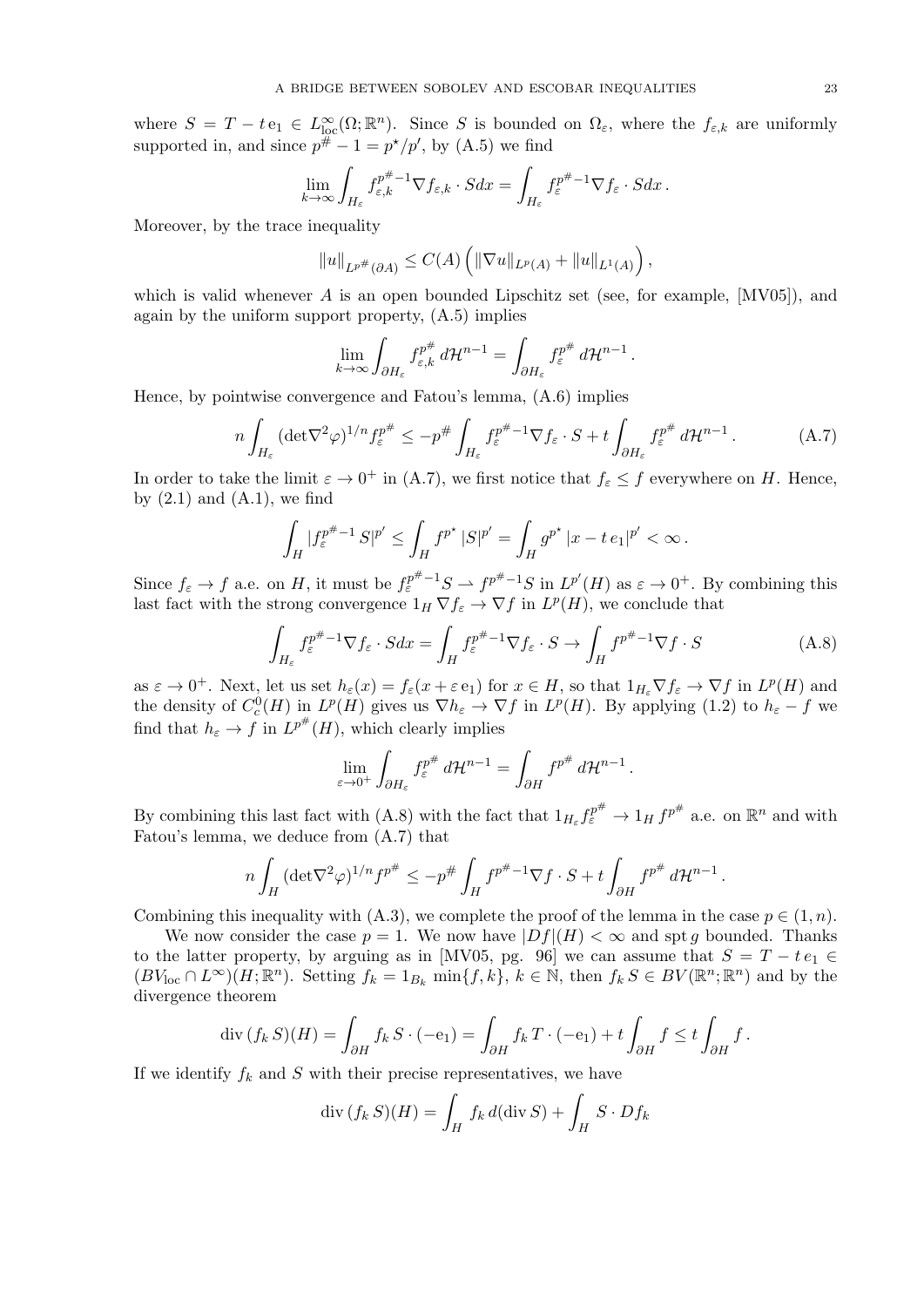where, of course,

$$
\int_H f_k d(\operatorname{div} S) = \int_H f_k d(\operatorname{div} T) \ge n \int_H f_k (\operatorname{det} \nabla^2 \varphi)^{1/n}.
$$

We have thus proved

$$
n\int_H f_k \left(\det \nabla^2 \varphi\right)^{1/n} \le -\int_H S \cdot Df_k + t \int_{\partial H} f_k d\mathcal{H}^{n-1}.
$$
 (A.9)

By monotone convergence  $\int_{\partial H} f_k \to \int_{\partial H} f$ , while (2.3) and the boundedness of spt*g* imply the existence of  $R > 0$  such that  $|S| \leq R$  on spt $(Df)$ , and thus

$$
\Big|\int_H S \cdot Df_k - \int_H S \cdot Df_k\Big|\leq R\, |Df|\Big(H \setminus (B_k \cup \{f < k\}^{(1)}\Big)
$$

where  $E^{(1)}$  denotes the set of density points of a Borel set  $E \subset \mathbb{R}^n$  and we have used  $D(1_E f)(K) = Df(E^{(1)} \cap K)$  for every  $K \subset \mathbb{R}^n$ . Since  $|Df|(H) < \infty$ , letting  $k \to \infty$  and finally exploiting Fatou's lemma we deduce from (A.9)

$$
-\int_H S \cdot Df + t \int_{\partial H} f d\mathcal{H}^{n-1} \ge n \int_H f (\det \nabla^2 \varphi)^{1/n} = n \int_H g,
$$

where in the last inequality we have used  $(A.3)$ . The proof is complete.

*Proof of Theorem 2.3.* Let us consider two functions *f* and *g* as in Lemma A.1 such that, for some  $t \in \mathbb{R}$ ,

$$
n\int_{H} g^{p^{\#}} = p^{\#} \|\nabla f\|_{L^{p}(H)} Y(t, g) + t \int_{\partial H} f^{p^{\#}} \quad \text{with} \quad \int_{\partial H} f^{p^{\#}} > 0.
$$
 (A.10)

where  $|Df|(H)$  replaces  $\|\nabla f\|_{L^p(H)}$  if  $p=1$ . By arguing as in the proof of [CENV04, Proposition 6] in the case  $p \in (1, n)$ , and as in [FMP10, Theorem A.1] if  $p = 1$ , we find that  $T(x) = \nabla \varphi(x)$  $\lambda(x - x_0)$  for some  $\lambda > 0$  and  $x_0 \in \mathbb{R}^n$ .

We claim that  $x_0 \cdot e_1 = 0$ . Keeping the proof of Lemma A.1 in mind, (A.10) implies that

$$
\lim_{\varepsilon \to 0^+} \lim_{k \to \infty} \int_{\partial H_{\varepsilon}} (T \cdot \mathbf{e}_1) f_{\varepsilon,k}^{p^{\#}} d\mathcal{H}^{n-1} = 0,
$$

where  $T = \lambda(x - x_0)$  gives

$$
\int_{\partial H_{\varepsilon}} (T \cdot \mathbf{e}_1) f_{\varepsilon,k}^{p^{\#}} = \lambda (\varepsilon - x_0 \cdot \mathbf{e}_1) \int_{\partial H_{\varepsilon}} f_{\varepsilon,k}^{p^{\#}}.
$$

Since we have proved that

$$
\lim_{\varepsilon \to 0^+} \lim_{k \to \infty} \int_{\partial H_{\varepsilon}} f_{\varepsilon,k}^{p^{\#}} d\mathcal{H}^{n-1} = \int_{\partial H} f^{p^{\#}} d\mathcal{H}^{n-1},
$$

where the latter quantity is assumed positive, we conclude that  $x_0 \cdot e_1 = 0$ , as claimed. Up to a translation and up to apply an  $L^{p^*}$ -norm preserving dilation to f, we can now assume that  $x_0 = 0$  and  $\lambda = 1$ , that is  $T(x) = x$ .

We first consider the case  $p \in (1, n)$ . By combining  $(A.2)$  and  $(A.10)$  we find that we have an equality case in the Hölder's inequality  $\int_H A \cdot B dx \le ||A||_{L^p(H)} ||B||_{L^{p'}(H)}$  with

$$
A = -\nabla f
$$
  $B = f^{p^{#}-1}(x - t e_1)$ .

In particular, there exist Borel functions  $v : H \to \mathbb{R}^n$  and  $a, b : H \to [0, \infty)$  such that  $A = a v$ ,  $B = bv$ , and  $a = cb^{1/(p-1)}$  for some constant  $c > 0$ . Hence, if we set  $r = |x - te_1|$  and  $v = (x - t e_1)/r$ , there exists a Borel function  $u : [0, \infty) \to [0, \infty)$  such that

$$
f(x) = u(r)
$$
  $-\nabla f(x) = -u'(r)\frac{x - t e_1}{|x - t e_1|},$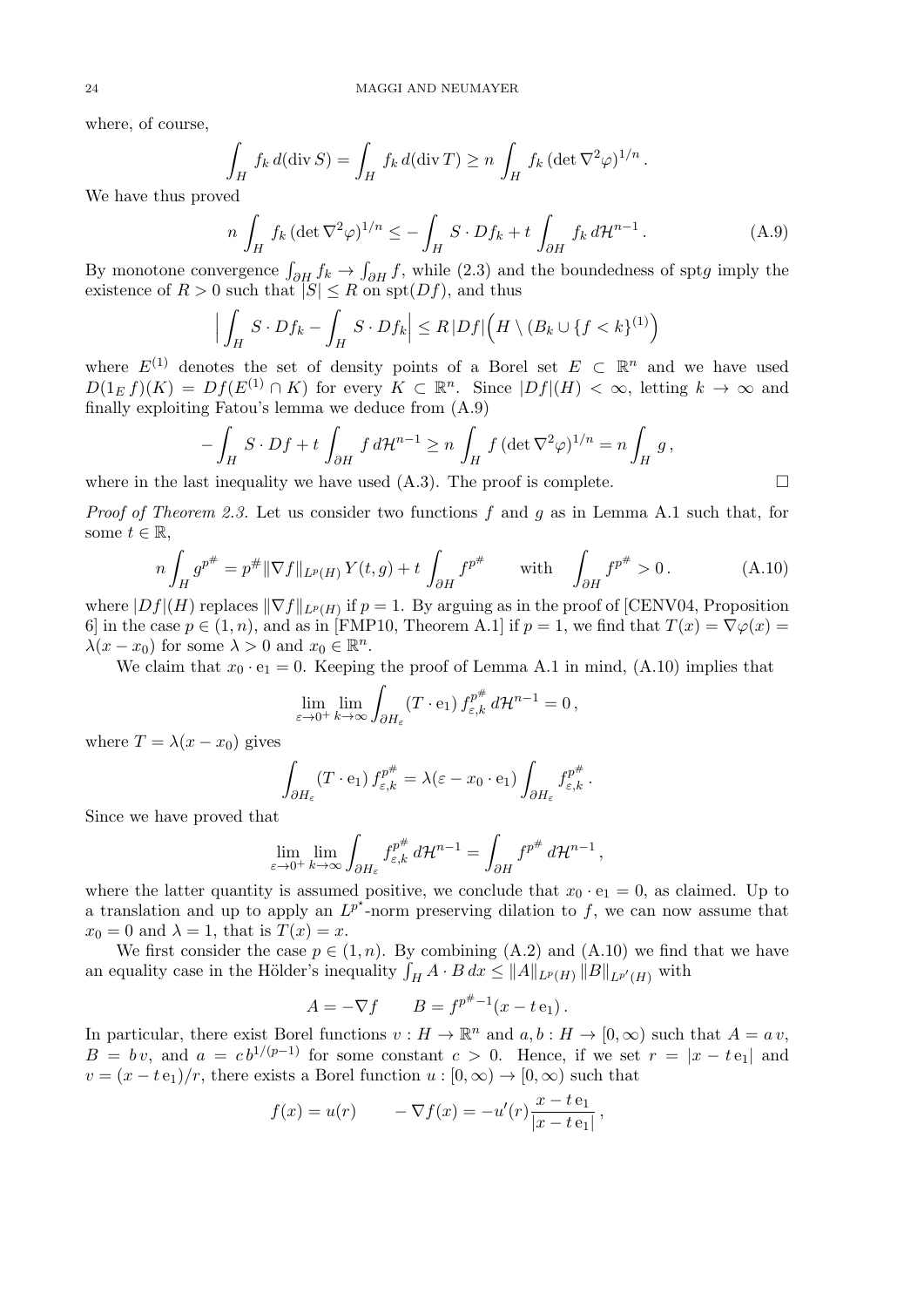and the above conditions hold with  $a = -u'(r)$  and  $b = ru(r)^{p^{\#}-1}$ . In particular,

$$
-u'(r) = c (ru(r)^{p^{\#}-1})^{1/(p-1)} \quad \text{for a.e. } r > 0,
$$

and consequently, for some  $c_1 > 0$  and  $c_2 \in \mathbb{R}$ 

$$
u(r) = (c_1 r^{p'} + c_2)_+^{-n/p^*} \qquad \forall r > 0,
$$

where  $x_+ = \max\{x, 0\}$ . In terms of *f*, this means that

$$
f(x) = (c_1|x - t e_1|^{p'} + c_2)_+^{-n/p^*} \qquad \forall x \in H.
$$

The cases where  $c_2$  is positive, zero, and negative correspond, respectively, to  $f$  being a dilationtranslation image of  $\hat{U}_S$ ,  $U_E$ , and  $\hat{U}_{BE}$ . If  $t > 0$ , the finiteness of the  $L^{p^*}(H)$ -norm of f excludes the possibilities that  $f$  is a dilation-translation image orthogonal to  $e_1$  of  $U_E$  and  $U_{BE}$ .

Let us now consider the case  $p = 1$ . Recall that we have already set  $T(x) = x$ , so that  $f = g$ and the combination of  $(A.2)$  and  $(A.10)$  gives

$$
-\int_H (x - t\,\mathbf{e}_1) \cdot Df = ||\cdot - t\,\mathbf{e}_1||_{L^\infty(\text{spt}(Df))}|Df|(H),\tag{A.11}
$$

that is

$$
-Df = \frac{x - t e_1}{|x - t e_1|} |Df|
$$
 as measures on H.

By [Mag12, Exercise 15.19], there exists  $\mu > 0$  such that  $f = c \mathbb{1}_{H \cap B_{\mu}(t e_1)}$ , as required.

## **BIBLIOGRAPHY**

- [AGK04] M. Agueh, N. Ghoussoub, and X. Kang. Geometric inequalities via a general comparison principle for interacting gases. *Geom. Funct. Anal.*, 14(1):215–244, 2004.
- [Aub76] T. Aubin. Problèmes isopérimétriques et espaces de Sobolev. *J. Differential Geometry*, 11(4):573–598, 1976.
- [Bec93] W. Beckner. Sharp Sobolev inequalities on the sphere and the Moser-Trudinger inequality. *Ann. of Math. (2)*, 138(1):213–242, 1993.
- [Bre91] Y. Brenier. Polar factorization and monotone rearrangement of vector-valued functions. *Comm. Pure Appl. Math.*, 44(4):375–417, 1991.
- [CENV04] D. Cordero-Erausquin, B. Nazaret, and C. Villani. A mass-transportation approach to sharp Sobolev and Gagliardo-Nirenberg inequalities. *Adv. Math.*, 182(2):307–332, 2004.
	- [CL94] E. A. Carlen and M. Loss. On the minimization of symmetric functionals. *Rev. Math. Phys.*, 6(5A):1011–1032, 1994. Special issue dedicated to Elliott H. Lieb.
	- [EG92] L. C. Evans and R. F. Gariepy. *Measure theory and fine properties of functions*. Studies in Advanced Mathematics. CRC Press, Boca Raton, FL, 1992.
	- [Esc88] J. F. Escobar. Sharp constant in a Sobolev trace inequality. *Indiana Univ. Math. J.*, 37(3):687–698, 1988.
	- [Esc92] J. F. Escobar. Conformal deformation of a Riemannian metric to a scalar flat metric with constant mean curvature on the boundary. *Ann. of Math. (2)*, 136(1):1–50, 1992.
	- [FI13] A. Figalli and E. Indrei. A sharp stability result for the relative isoperimetric inequality inside convex cones. *J. Geom. Anal.*, 23(2):938–969, 2013.
	- [FMP10] A Figalli, F. Maggi, and A. Pratelli. A mass transportation approach to quantitative isoperimetric inequalities. *Inv. Math.*, 182(1):167–211, 2010.
	- [Kno57] H. Knothe. Contributions to the theory of convex bodies. *Mich. Math. J.*, 4:39–52, 1957.